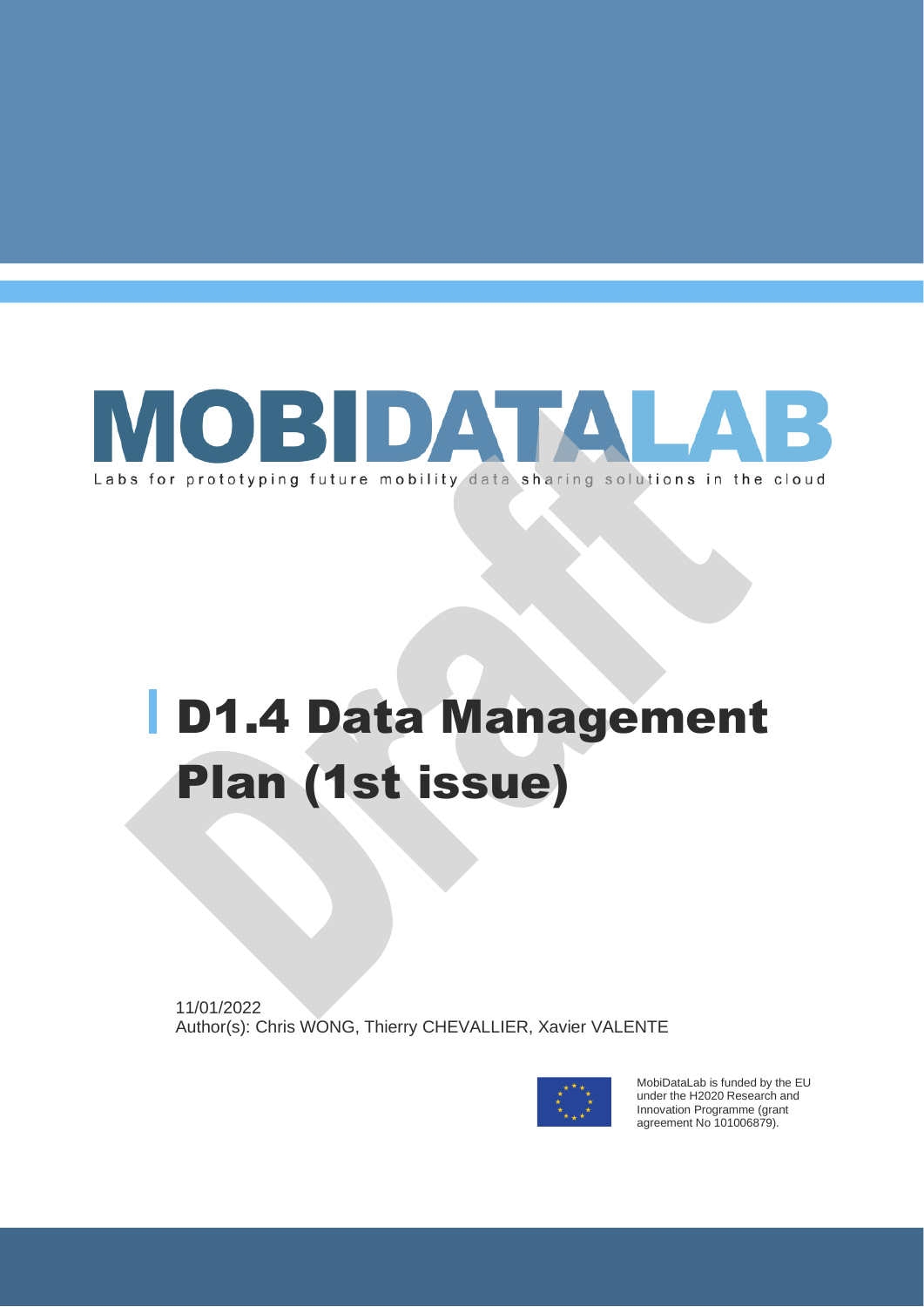### Summary sheet

| <b>Deliverable Number</b>                    | D <sub>1.4</sub>                                                                                                                                              |  |
|----------------------------------------------|---------------------------------------------------------------------------------------------------------------------------------------------------------------|--|
| <b>Deliverable Name</b>                      | Data Management Plan (1st issue)                                                                                                                              |  |
| <b>Full Project Title</b>                    | MobiDataLab, Labs for prototyping future Mobility Data sharing<br>cloud solutions                                                                             |  |
| <b>Responsible Author(s)</b>                 | Chris WONG (AKKA)                                                                                                                                             |  |
| <b>Contributing Partner(s)</b>               | AETHON, AKKA, CNR, F6S, HERE, ICOOR, KISIO, KUL, POLIS,<br><b>URV</b>                                                                                         |  |
| <b>Peer Review</b>                           | HERE, URV                                                                                                                                                     |  |
| <b>Contractual Delivery Date</b>             | 31-07-2021                                                                                                                                                    |  |
| <b>Actual Delivery Date</b>                  | 27-07-2021                                                                                                                                                    |  |
| <b>Status</b>                                | Final                                                                                                                                                         |  |
| <b>Dissemination level</b>                   | Public                                                                                                                                                        |  |
| <b>Version</b>                               | V1.0                                                                                                                                                          |  |
| <b>No. of Pages</b>                          | 31                                                                                                                                                            |  |
| <b>WP/Task related to the</b><br>deliverable | WP1/T1.4                                                                                                                                                      |  |
| <b>WP/Task responsible</b>                   | <b>AKKA/AKKA</b>                                                                                                                                              |  |
| <b>Document ID</b>                           | MobiDataLab-D1.4-DataManagementPlanV1-v1.0                                                                                                                    |  |
| <b>Abstract</b>                              | This document defines all the procedures to handle the data<br>collected or generated and how they are processed and preserved<br>in the MobiDataLab project. |  |

#### $\mathbb{R}$ Legal Disclaimer

MOBIDATALAB (Grant Agreement No 101006879) is a Research and Innovation Actions project funded by the EU Framework Programme for Research and Innovation Horizon 2020. This document contains information on MOBIDATALAB core activities, findings, and outcomes. The content of this publication is the sole responsibility of the MOBIDATALAB consortium and cannot be considered to reflect the views of the European Commission.



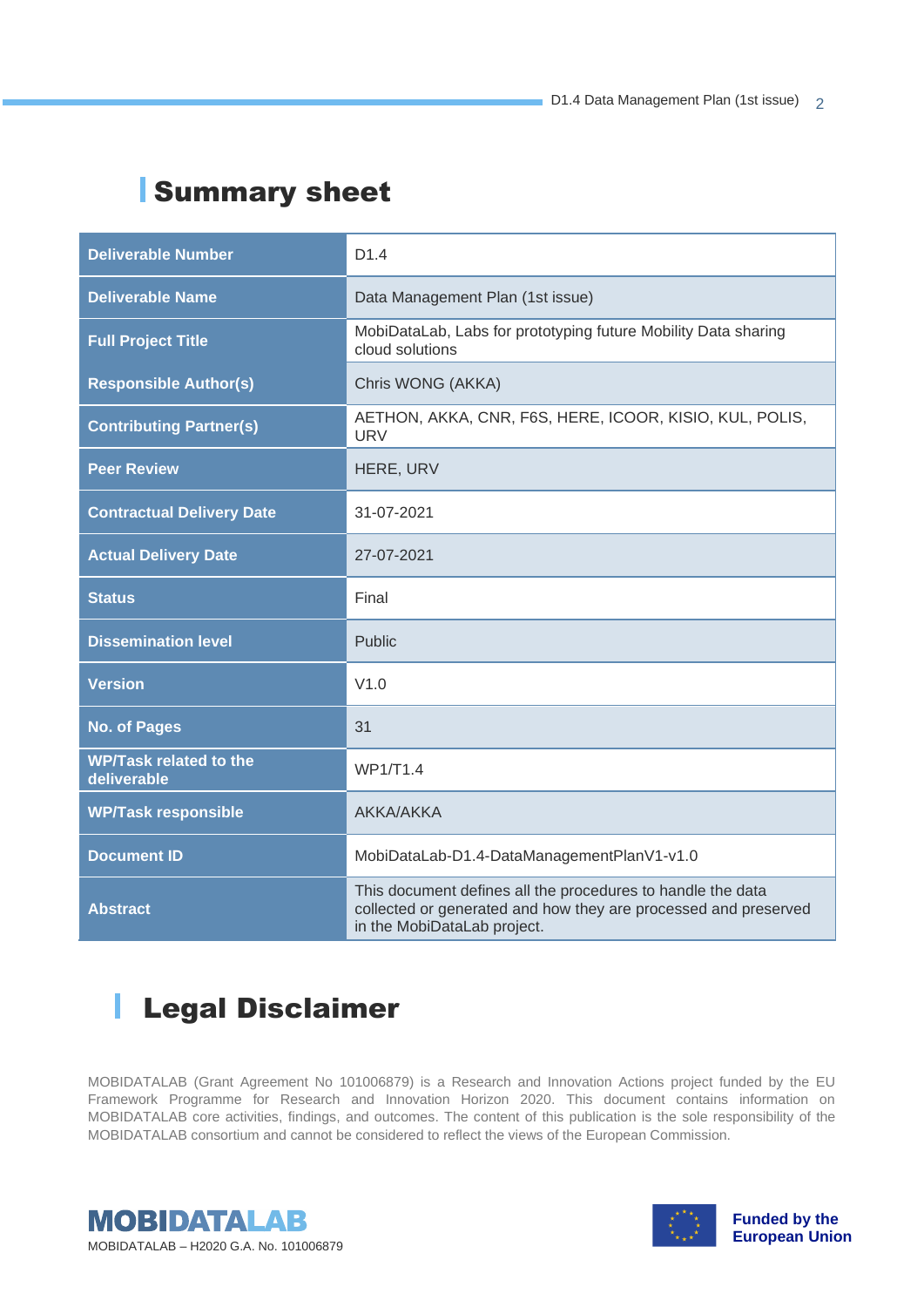# **Project partners**

| <b>Organisation</b>                                                         | <b>Country</b>     | <b>Abbreviation</b> |
|-----------------------------------------------------------------------------|--------------------|---------------------|
| AKKA 1&S                                                                    | France             | <b>AKKA</b>         |
| CONSORZIO INTERUNIVERSITARIO PER L'OTTIMIZZAZIONE E<br>LA RICERCA OPERATIVA | Italy              | <b>ICOOR</b>        |
| AETHON SYMVOULI MICHANIKI MONOPROSOPI IKE                                   | Greece             | <b>AETHON</b>       |
| CONSIGLIO NAZIONALE DELLE RICERCHE                                          | Italy              | <b>CNR</b>          |
| <b>KISIO DIGITAL</b>                                                        | France             | KISIO               |
| HERE GLOBAL B.V.                                                            | <b>Netherlands</b> | <b>HERE</b>         |
| KATHOLIEKE UNIVERSITEIT LEUVEN                                              | <b>Belgium</b>     | <b>KUL</b>          |
| UNIVERSITAT ROVIRA I VIRGILI                                                | Spain              | <b>URV</b>          |
| POLIS - PROMOTION OF OPERATIONAL LINKS WITH<br><b>INTEGRATED SERVICES</b>   | Belgium            | <b>POLIS</b>        |
| <b>F6S NETWORK IRELAND LIMITED</b>                                          | Ireland            | F <sub>6</sub> S    |



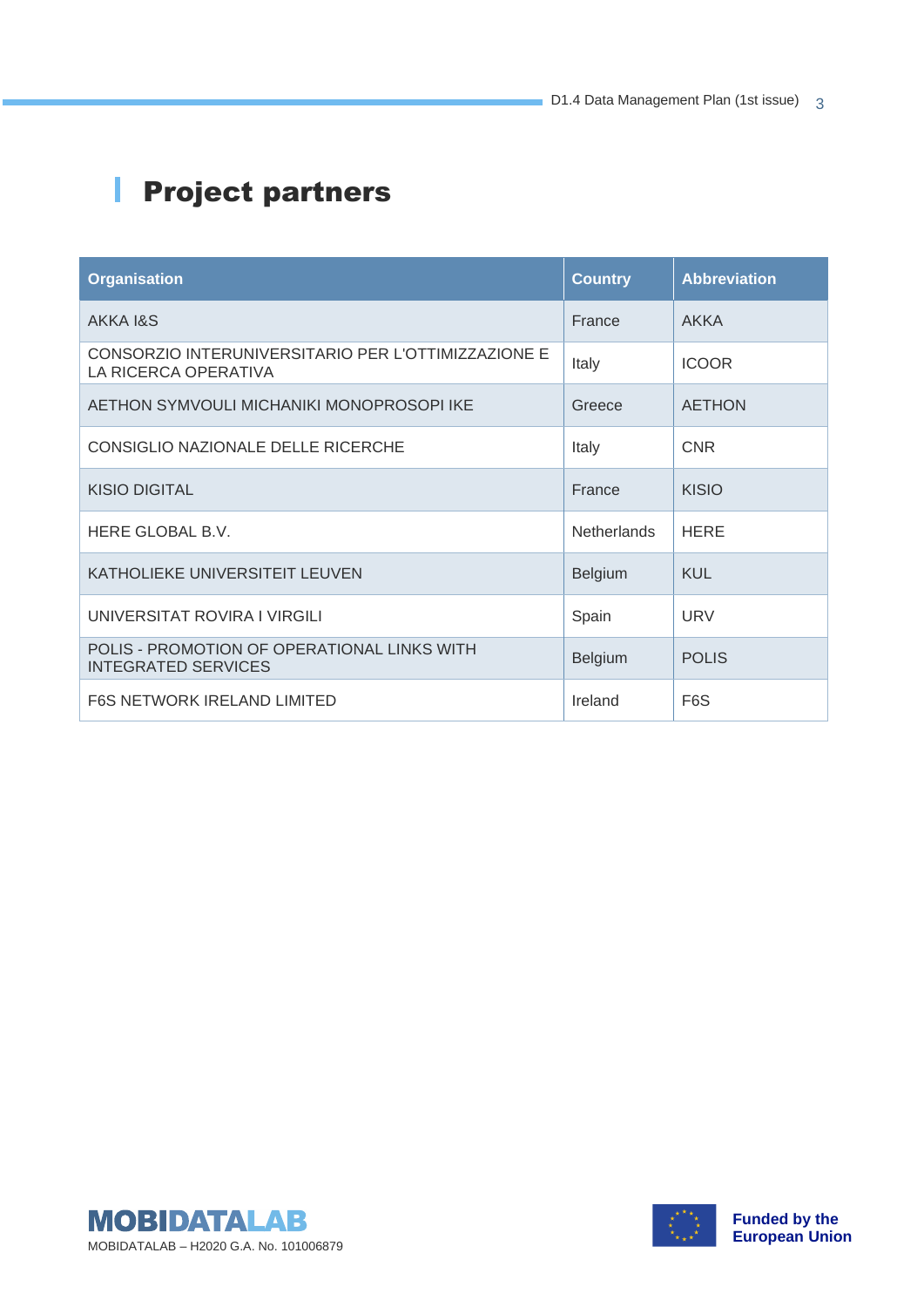| <b>Version</b> | <b>Date</b> | <b>Organisation</b> | <b>Main area of changes</b> | <b>Comments</b>                 |
|----------------|-------------|---------------------|-----------------------------|---------------------------------|
| 0.1            | 31/03/2021  | <b>AKKA</b>         | Table of content            | Initial version                 |
| 0.2            | 29/06/2021  | AKKA                | all                         | Draft version                   |
| 0.3            | 09/07/2021  | HERE, URV           | all                         | <b>Peer Review</b>              |
| 0.4            | 20/07/2021  | <b>AKKA</b>         | all                         | Rework                          |
| 1.0            | 27/07/2021  | <b>AKKA</b>         |                             | Quality check and<br>submission |

### Document history

ı

### Executive Summary

Defining how to handle research data during and after the project is the topic of the Task 1.4 of the project (Data Management) and of the following deliverable (Data Management Plan v1). More specifically, this document identifies the data to be collected, processed or generated; what methodologies and standards will be followed (namely the FAIR principles to make data Findable, Accessible, Interoperable and Reusable on the one hand, and the General Data Protection Regulation on the other). In addition, the following deliverable describes how the data will be shared and/or made open, and how it will be curated and preserved.



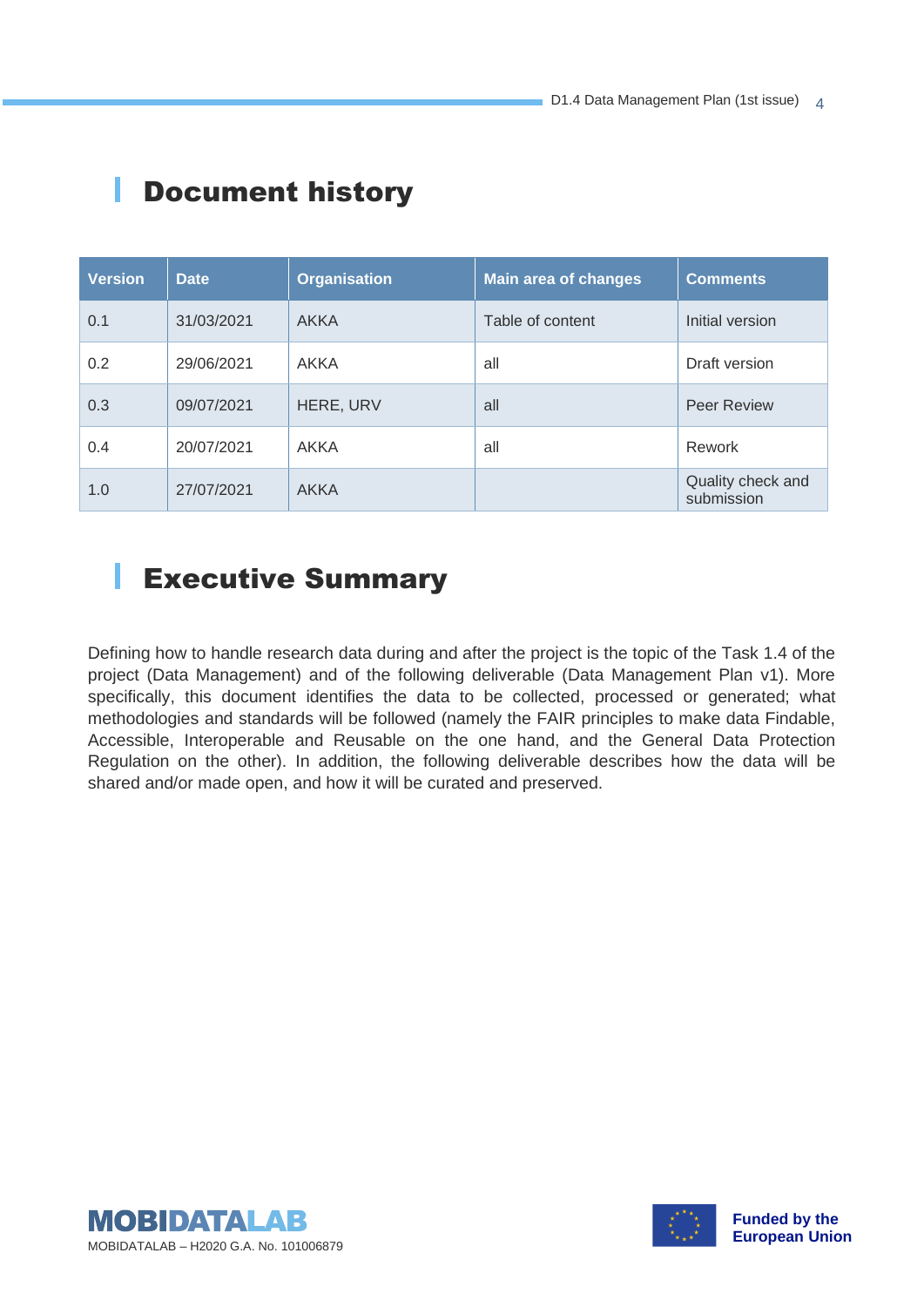### Table of contents

|         | 1.4. STRUCTURE OF THE DELIVERABLE AND ITS RELATION WITH OTHER WORK         |  |
|---------|----------------------------------------------------------------------------|--|
| $2_{-}$ |                                                                            |  |
|         |                                                                            |  |
|         |                                                                            |  |
|         |                                                                            |  |
|         |                                                                            |  |
| 3.      |                                                                            |  |
|         |                                                                            |  |
|         |                                                                            |  |
|         |                                                                            |  |
|         |                                                                            |  |
|         |                                                                            |  |
|         |                                                                            |  |
|         |                                                                            |  |
|         |                                                                            |  |
|         |                                                                            |  |
|         |                                                                            |  |
|         |                                                                            |  |
|         |                                                                            |  |
|         |                                                                            |  |
|         |                                                                            |  |
|         | 3.2.9. Activities Dedicated to Protection and Securing of Personal Data 22 |  |
|         | 3.2.10.                                                                    |  |
|         |                                                                            |  |
|         |                                                                            |  |
|         |                                                                            |  |
|         |                                                                            |  |
|         |                                                                            |  |
|         |                                                                            |  |
|         |                                                                            |  |
|         |                                                                            |  |
|         |                                                                            |  |
|         |                                                                            |  |
|         |                                                                            |  |





**Funded by the European Union**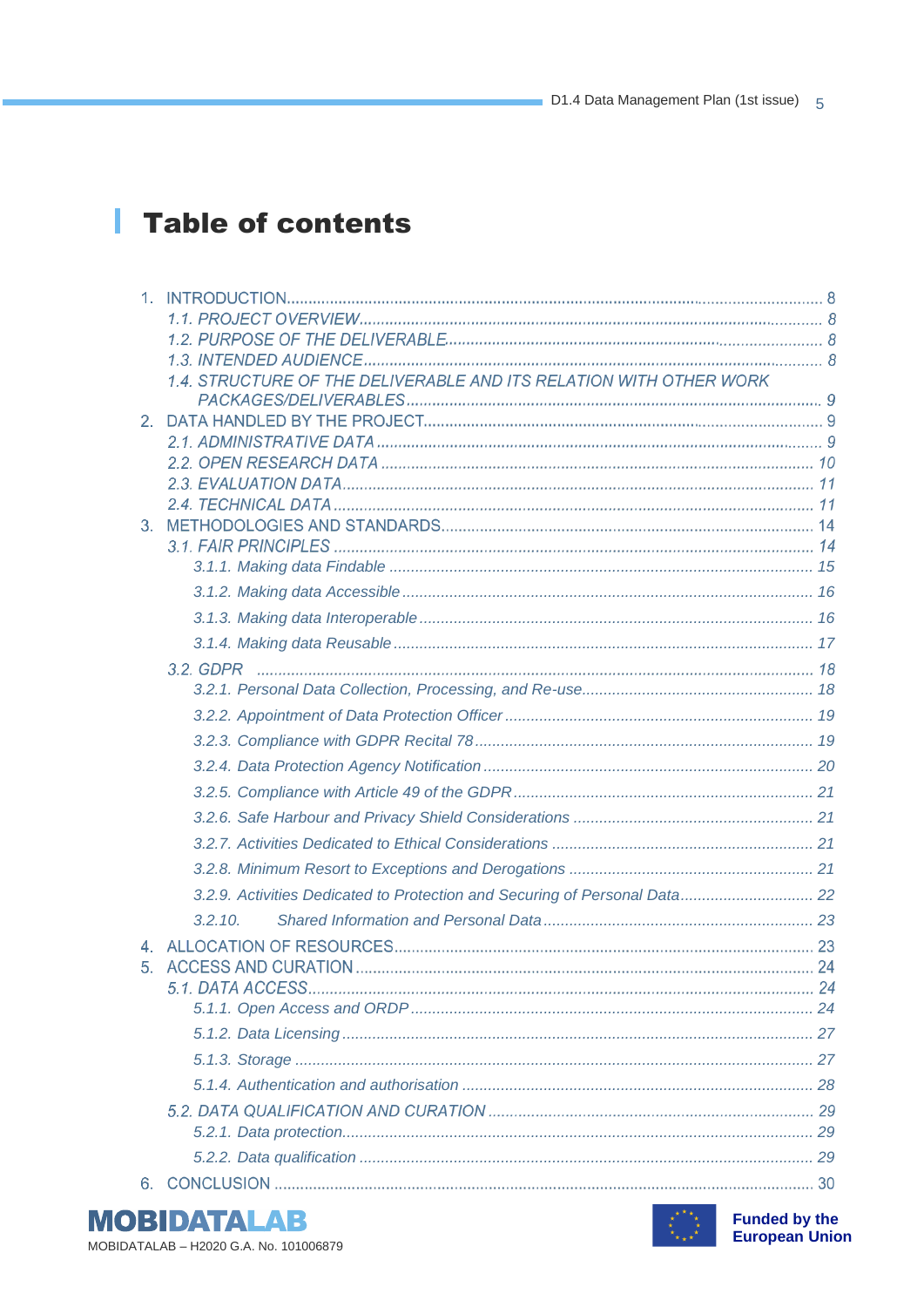## List of figures

### List of tables

|--|

### Abbreviations and acronyms

| <b>Abbreviation</b> | <b>Meaning</b>                                   |
|---------------------|--------------------------------------------------|
| <b>API</b>          | Application Programming Interface                |
| CC                  | <b>Creative Commons</b>                          |
| D                   | <b>Deliverable</b>                               |
| <b>DMP</b>          | Data Management Plan                             |
| EC                  | <b>European Commission</b>                       |
| <b>EOSC</b>         | European Open Science Cloud                      |
| EU                  | European Union                                   |
| <b>FAIR</b>         | Findable, Accessible, Interoperable and Reusable |
| <b>GDPR</b>         | <b>General Data Protection Regulation</b>        |
| H <sub>2020</sub>   | Horizon 2020                                     |
| <b>KPI</b>          | Key Performance Indicator                        |
| M                   | Month                                            |

**MOBIDATALAB** MOBIDATALAB – H2020 G.A. No. 101006879

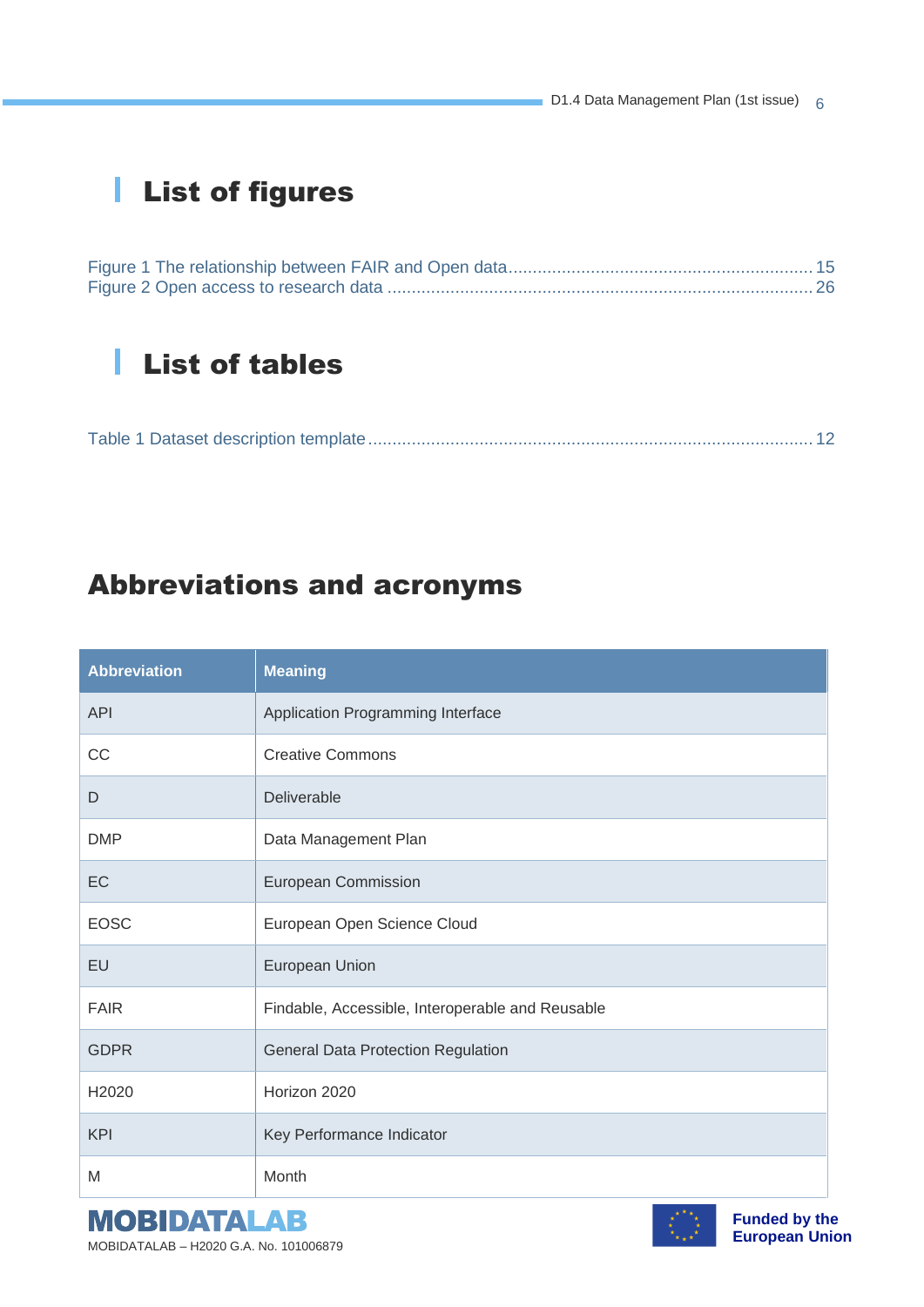D1.4 Data Management Plan (1st issue) 7

| MaaS        | Mobility as a Service     |
|-------------|---------------------------|
| OA          | Open Access               |
| <b>OKB</b>  | Open Knowledge Base       |
| <b>ORDP</b> | Open Research Data Pilot  |
| <b>OSI</b>  | Open Source Initiative    |
| <b>PM</b>   | Person-Month              |
| $\vee$      | Version                   |
| W3C         | World Wide Web Consortium |
| <b>WP</b>   | <b>Work Package</b>       |



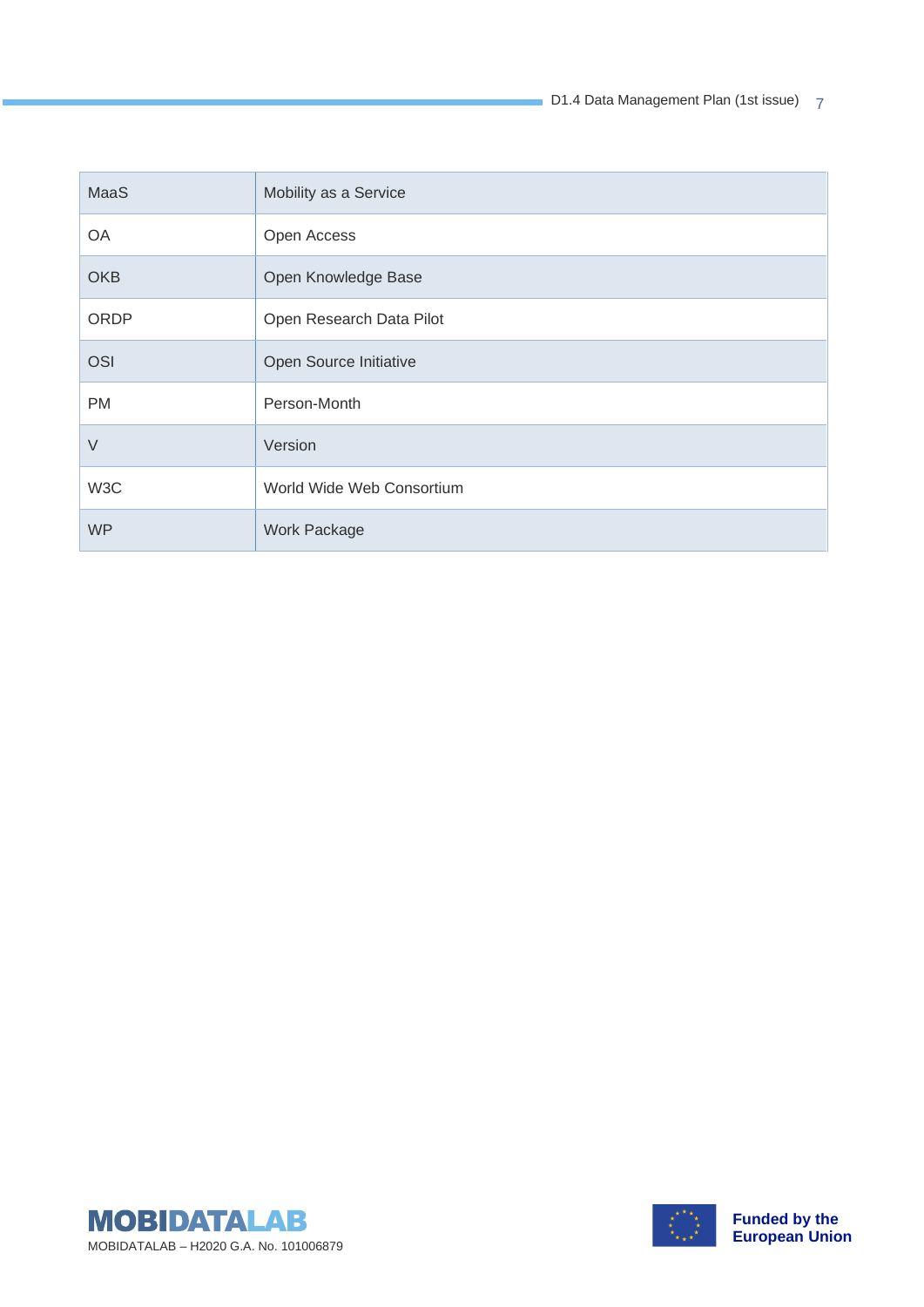### 1. Introduction

#### 1.1. Project overview

There has been an explosion of mobility services and data sharing in recent years. Building on this, the EU-funded MobiDataLab project works to foster the sharing of data amongst transport authorities, operators and other mobility stakeholders in Europe. It develops knowledge as well as a cloud solution aimed at easing the sharing of data. Specifically, the project is based on a continuous co-development of knowledge and technical solutions. It collects and analyses the advice and recommendations of experts and supporting cities, regions, clusters and associations. These actions will be assisted by the incremental construction of a cross-thematic knowledge base and a cloud-based service platform, which will improve access and usage of data sharing resources.

#### 1.2. Purpose of the deliverable

The Data Management Plan (DMP) defines all the procedures to handle the data collected or generated and how they are processed and preserved. It describes the approach to making the MobiDataLab data Findable, Accessible, Interoperable and Reusable (FAIR) by indicating what data will be generated, collected and processed, what standards will be applied, how research data will be preserved and what parts of the datasets will be shared for evaluation purposes and to comply with Open Research Data Pilot (ORDP) requirements. The document will also address ethical and confidentiality issues and some data security principles. This deliverable is a living document and will be updated as the project evolves:

- The initial version D1.4 (M6, i.e. July 2021) describes the Data Management Plan according to the current evolution of the project. It identifies an initial set of data categories that will be involved in the project and proposes the data management process that will be followed in future developments;
- The updated version D1.5 (M18, i.e. July 2022) will provide an update of the Data Management Plan including the description of the datasets (in particular the mobility data used in the project) and the potential evolution of the procedures defined at the beginning of the project;
- The final version D1.6 (M36, i.e. January 2024) will include the final description of the datasets and procedures.

#### 1.3. Intended audience

The dissemination level of this D1.4 deliverable is 'public' (PU). AKKA as WP1/Task 1.4 leader is responsible for it, and its main contributor, with the assistance of all partners of the consortium. Appointed peer reviewers are HERE and URV.



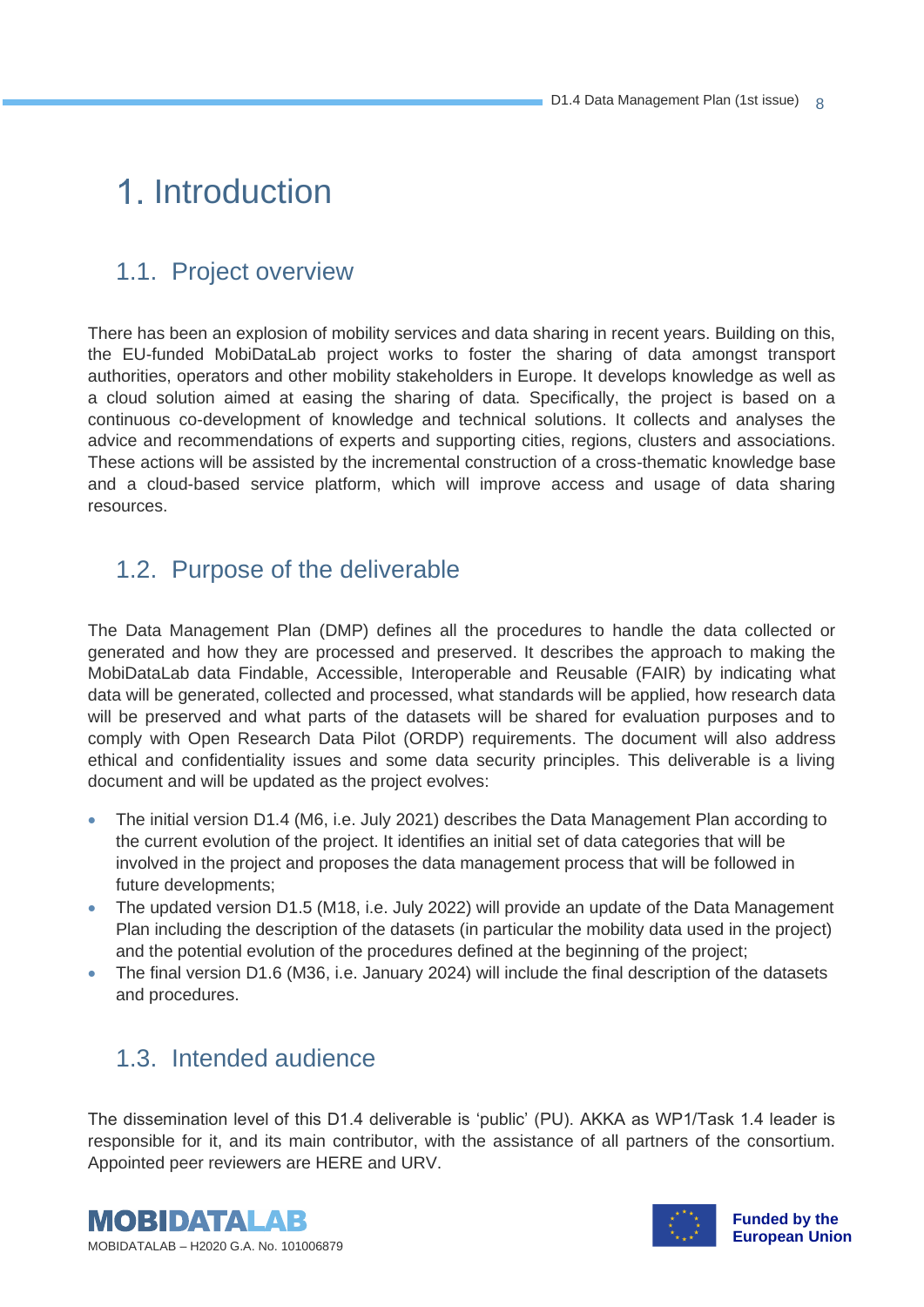#### 1.4. Structure of the deliverable and its relation with other work packages/deliverables

This deliverable serves as an entry point to understanding the project-wide approach to data management in MobiDataLab. It provides an overview of data management at project level with a stronger focus on research data management, as required by the H2020 ORDP programme, even though later versions will also cover categories of mobility data that will be used in the course of the project.

As an input, it provides links to and between other deliverables, in particular deliverables from WP2 (Open Knowledge Base) and WP3 (New data sharing services and business models) as an important part of the research work will be carried out in these work packages. The Data Management Plan also serves as a reference document for the implementation of the MobiDataLab Transport Cloud prototype (WP4), which aims to make the mobility data FAIR (Findable, Accessible, Interoperable and Reusable) through our prototype platform. In particular, the "Reference Data Catalogue" (Task 4.2 / D4.3 and D4.4) refers to the Findable dimension, the "Data Access Services" (Task 4.3 / D4.5 and D4.6) refers to the Accessible dimension, whereas the "Data Processors" (Task 4.4) and "Data Protection Tools" (Task 4.5) refer to the Interoperable and Reusable dimensions respectively.

### 2. Data Handled by the Project

MobiDataLab will handle different types of data which can be organised in four categories: administrative data, open research data, evaluation data and technical data. This chapter will describe these data categories while providing information on their management and sharing.

#### 2.1. Administrative data

This category refers, on one hand, to the data produced by the project management activities within WP1 such as meeting minutes, recordings, internal reports, for historical purposes and follow-up. In terms of deliverables, they include D1.1 "Collaborative portal", D1.2 and D1.3 "Project, Innovation and Quality management plan". The data are collected by the management team including the project manager, the WP leaders and task leaders. They are stored in Microsoft Teams which is a collaborative application providing different basic functionalities and extensions. Preliminary guest accounts have been requested for all the members of the consortium in order to access to all available functionalities linked to the project. These administrative data are confidential and are available only for the members of the consortium.

On the other hand, the administrative data refer to another type of data linked to the project management, including:

• Data management: D1.4, D1.5 and D1.6 "Data Management Plan";





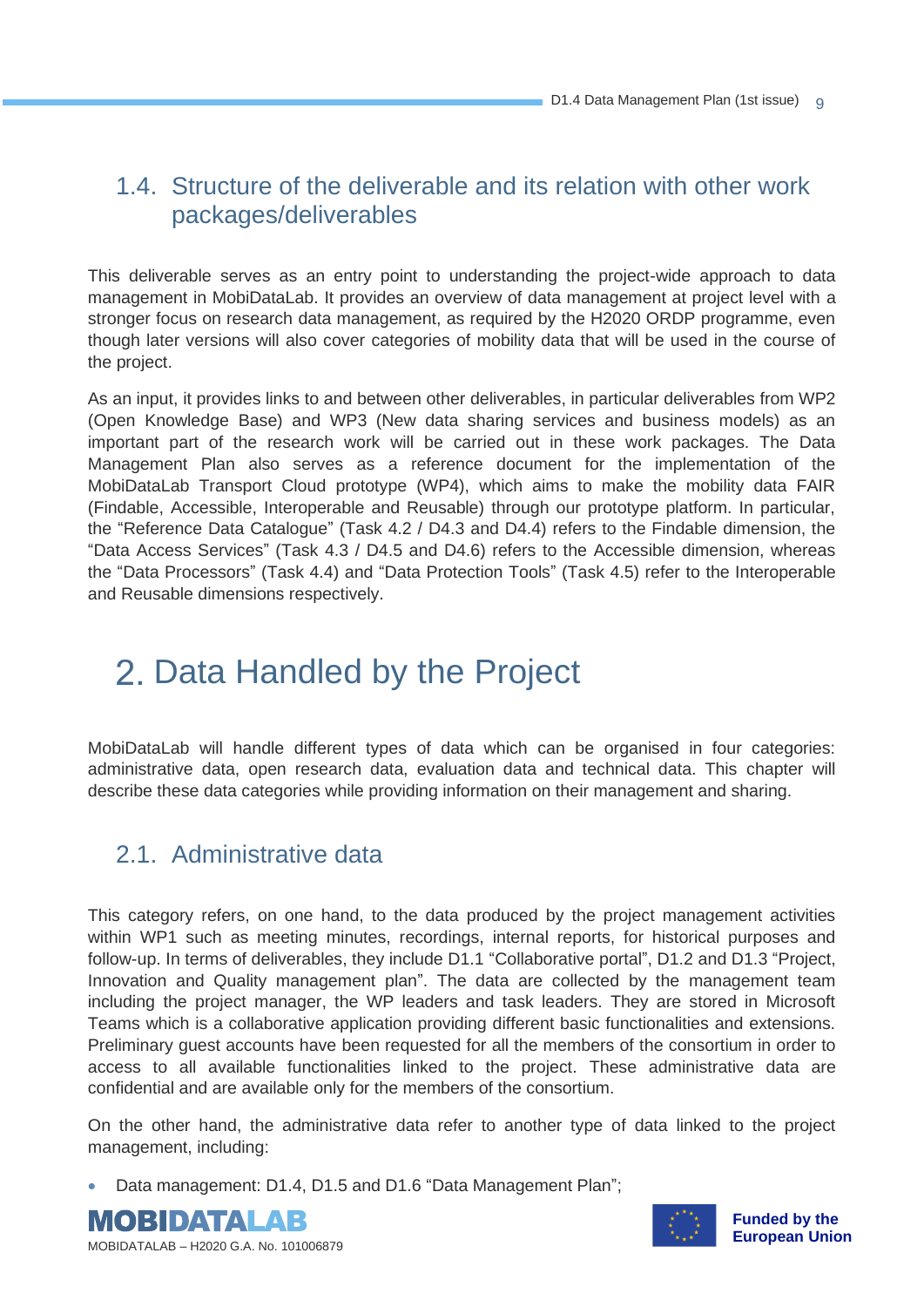- Data exploitation: D6.8 and D6.9 "Exploitation Plan";
- Project activities communication: D6.1 "Dissemination report", D6.2, D6.3 and D6.4 "Reporting on MobiDataLab events";
- Activities concerning project stakeholders: Specifically, there are deliverables D1.7 "Report on Expert Committee activities", D6.5 "Stakeholder group activities report", D6.6 and D6.7 "Project cooperation activities report".

These data are open to the public and are accessible via the project website (www.mobidatalab.eu)

#### 2.2. Open Research data

The open research data category refers to the data resulting from the research work. This category includes mostly the deliverables from WP2 and WP3.

WP2 will consolidate an Open Knowledge Base derived from the most important projects and initiatives implemented to date in the domain of transport data sharing. It will also identify new requirements from predefined use cases and a list of concrete problems faced by mobility stakeholders. The output deliverables are:

- D2.1 "Legal and Regulatory data sharing gap analysis";
- D2.2 "Recommendations on data sharing legal frameworks";
- D2.3 "State of the art on Mobility and Transport data protection technologies";
- D2.4 "State of the art on Mobility data sharing standards";
- D2.5 "Report on new Mobility data sharing standards";
- D2.6 "Report on enabling technologies for Transport Cloud";
- D2.7 "Data Governance assessment":
- D2.8 "Data Governance recommendations";
- D2.9, D2.10 "Use cases definition v1 and v2".

The overall WP3 goal is to analyse the market's state-of the-art and enhance the potential impact of digitalisation and data sharing on different actors and on different areas of mobility and transport (economic, social, environmental, etc.). The following reports will be produced as deliverables of research data type:

- D3.1 "Actors' needs and cooperation framework report";
- D3.2 "Data sharing market technological developments monitoring report";
- D3.3 "Market Gap Analysis report";
- D3.4 "Data sharing business and revenue models";
- D3.5 "Societal and Environmental Impacts of data sharing assessment framework".

These data are open to the public and are accessible via the repository chosen by the consortium.



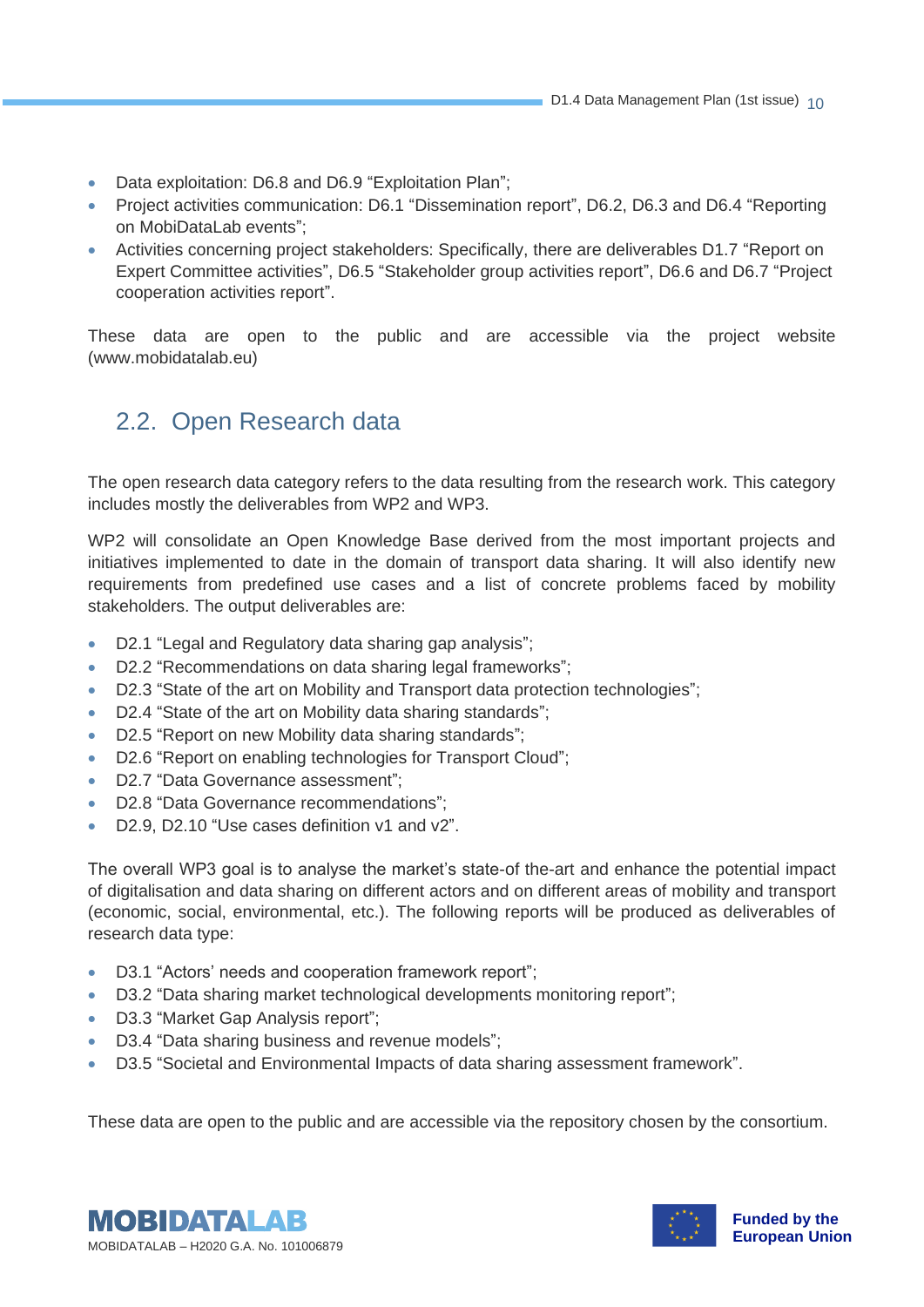#### 2.3. Evaluation data

The evaluation data category includes the technical data concerning the quantitative and qualitative evaluations of the Transport Cloud and other related business models for data sharing services. They include the KPIs measured for the data sharing culture, in order to determine a list of requirements that promote data sharing in the context of exploration and collaboration among actors and a projection of the data sharing ecosystem in transport and mobility for the coming years in terms of qualitative estimations.

First, WP3 aims to guide the evaluation of the new data sharing services and of new business models. In particular, the objective of Task 3.5 "Societal and Environmental Impacts of data sharing assessment framework" is to define an evaluation methodology to assess the impact of data sharing services provided by the new Transport Cloud and the related business models on the society and on the environment. The task will propose a methodology to assess the relevant KPIs, by considering both quantitative and qualitative evaluations. A specific focus will be dedicated to creating a survey that will be used in Task 5.2 to evaluate:

a) the acceptance of the Transport Cloud services;

b) the business models for data sharing services. By month 15 of the project, this evaluation framework will be ready and validated by the General Assembly for further use in the Living Labs instances.

Next, in WP5, Task 5.2 "Quantification and measurement of the data exchange culture" will measure the impact of the data exchange culture by assessing the impact of Transport Cloud services on use cases challenges. It will also assess users' acceptance of the Transport Cloud and of the business models. To that end, making use of the framework developed in T3.5, the assessment will evaluate, qualitatively but also quantitively when possible, the hindrances and opportunities to data sharing by participants of Living Labs and experts and how those are satisfied with data sharing initiatives such as the Transport Cloud. The survey regarding data sharing culture will evaluate other use cases as well, exploring and expanding on the recognised opportunities paving the way for new projects, creating requirements for further research but also providing input for improving the Transport Cloud's functionalities. The output will be an analysis of the impact of the *Data Exchange Culture* by considering feedback from the participants to the Living Lab, that - during the project - actually use the Transport Cloud services and – after the project - might be potential uptakers of the business models. As a result, Task 5.2 will produce D5.2 "Report on Quantification and measurement of the data exchange culture" and D5.3 "Analysis and conclusions on the data exchange culture".

These evaluation data will be accessible to the public via the repository of the consortium's choice.

#### 2.4. Technical data

The technical data category includes the data related to the technical developments of the MobiDataLab project, which correspond to the contents of WP4 and WP5.



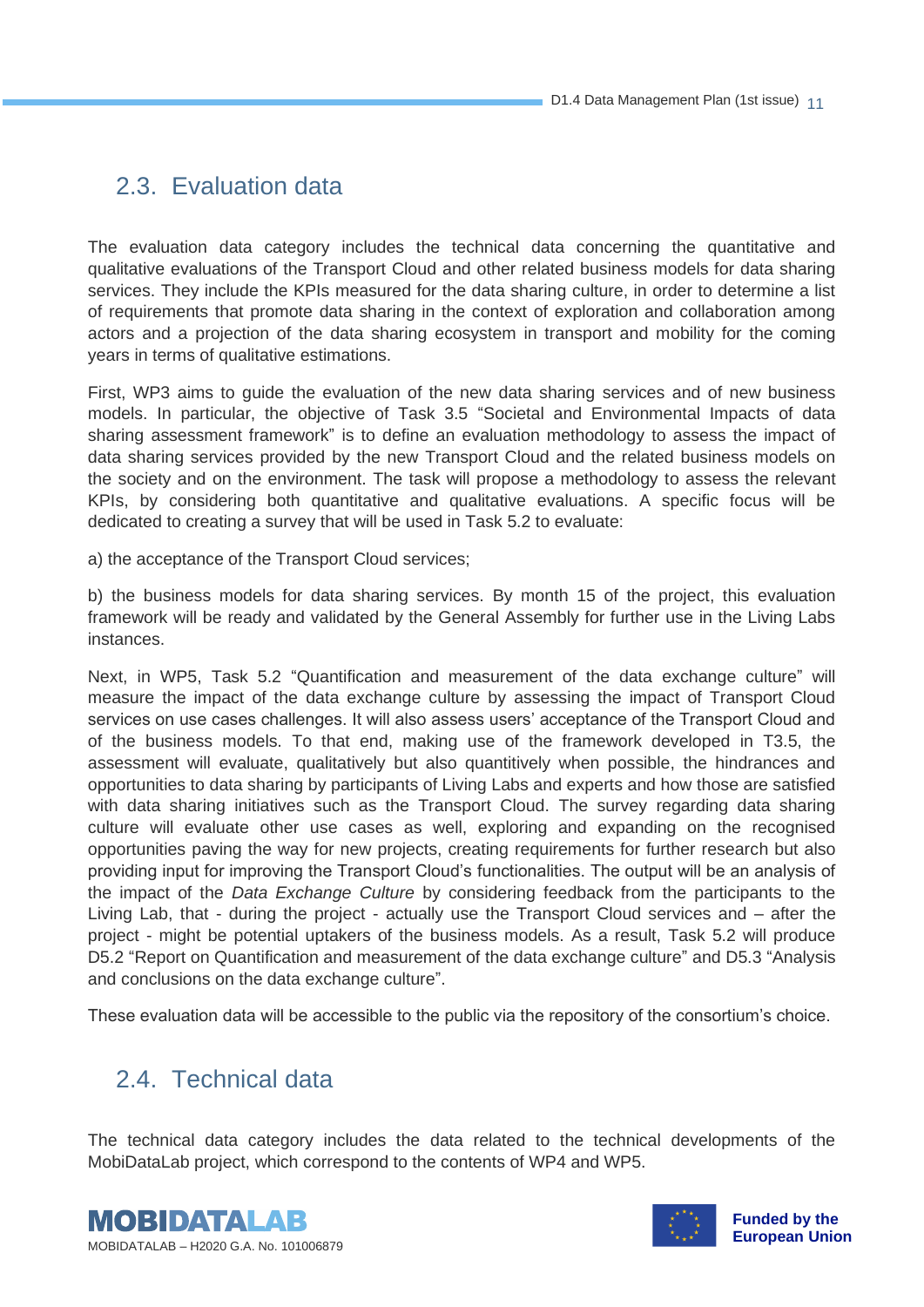WP4 will leverage on the open solutions identified in WP2 (Open Knowledge Base and use case requirements) in order to prototype a platform for searching, accessing and fusing multimodal mobility data in the cloud. WP4 aims to showcase the most effective tools to facilitate access to and exchange of mobility data (by humans and machines) for MaaS companies and developers. The resulting deliverables are:

- D4.1, D4.2 "Transport Cloud Architecture dossier v1 and v2";
- D4.3, D4.4 "Reference Data Catalogue v1 and v2";
- D4.5 "Data Access services  $v1$  Pilot set of data provided via services and initial interfaces";
- D4.6 "Data Access services v2 Description of data access interfaces";
- D4.7, D4.8 "Data Enrichment Processors v1 and v2";
- D4.9, D4.10 "Data protection tools v1 and v2".

In WP5, the project will evolve towards actual and real-time data usage that will be fostered by physical Living Labs' implementations in different locations and a Virtual Lab that will support the process and foster data exchange for the entire duration of MobiDataLab. The living labs in MobiDataLab serve two main purposes. First, to assess and measure, qualitatively and quantitatively, the data sharing culture and second, to generate new tools, technologies and insights through the utilisation of the MobiDataLab tools and data leading to an evaluation of the MobiDataLab's tools and technologies. The deliverables include:

- D5.1 "The Virtual Lab";
- D5.4 "Living Labs execution plan";
- D5.5 "Report on Living Labs monitoring";
- D5.6 "Report on #datathon";
- D5.7 "Report on #hackathon";
- D5.8 "Report on #codagon".

The technical data mentioned above are public except D5.4, D5.6, D5.7 and D5.8 which are confidential and are available only for the members of the consortium.

The following table is a template that can be used to describe the datasets of the project. This template follows the Data on the Web Best Practices, recommended by the World Wide Web Consortium (W3C)<sup>1</sup>.

#### *Table 1 Dataset description template*

<span id="page-11-0"></span>

**Identifier of the dataset (URI)** Identifies each dataset by a persistent URI<sup>2</sup>.

<sup>1</sup> <https://www.w3.org/TR/dwbp>

<sup>2</sup> Phil Archer; Nikos Loutas; Stijn Goedertier; Saky Kourtidis. Study On Persistent URIs. 17 December 2012. URL:<http://philarcher.org/diary/2013/uripersistence/>



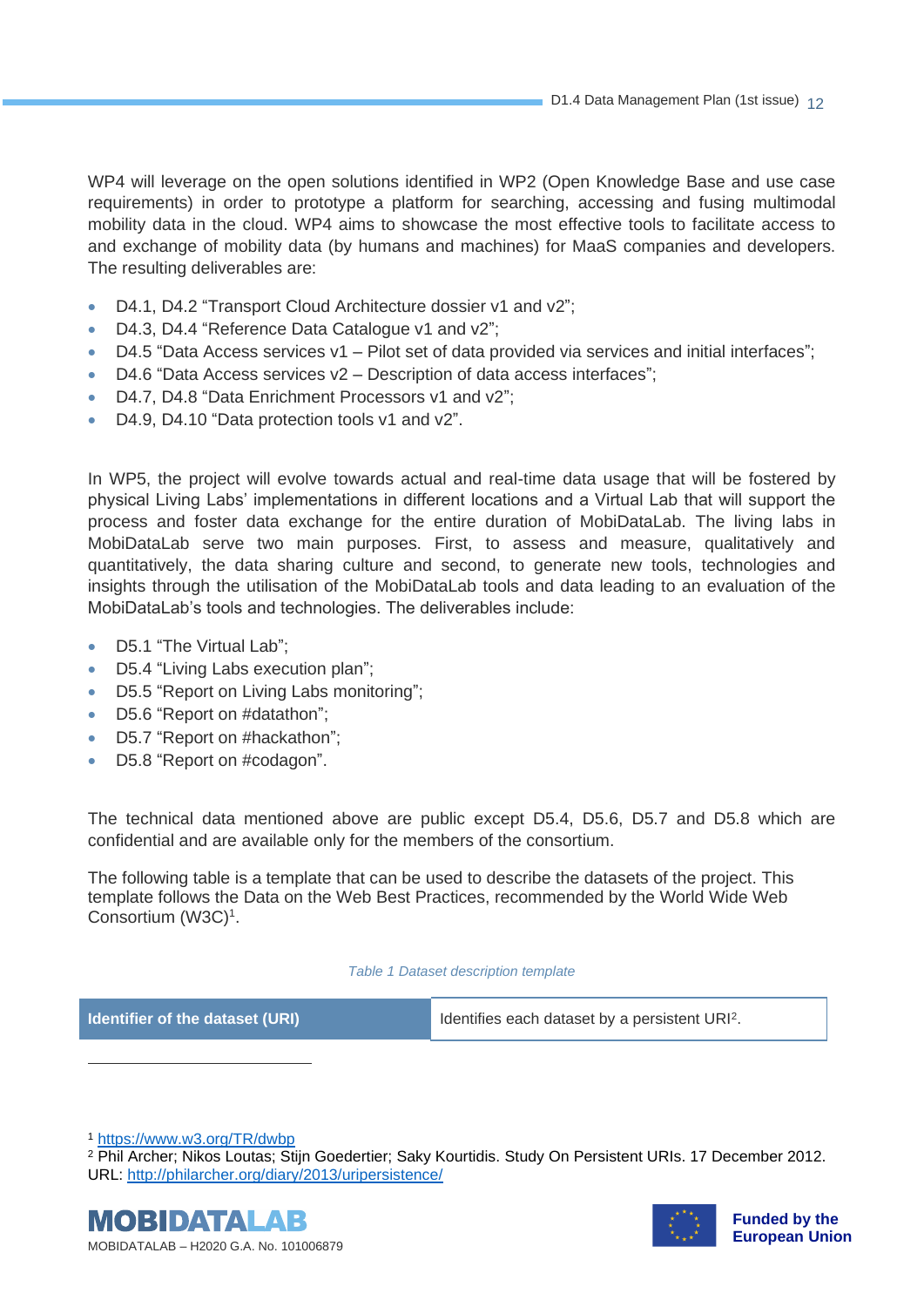| Name of the dataset               | Name of the dataset.                                                                                                                                                                                                                                                                                                                                                             |
|-----------------------------------|----------------------------------------------------------------------------------------------------------------------------------------------------------------------------------------------------------------------------------------------------------------------------------------------------------------------------------------------------------------------------------|
| <b>Descriptive metadata</b>       | Descriptive metadata can include the following overall<br>features of a dataset (keywords, date of publication,<br>spatial coverage, date of last modification,<br>themes/categories covered by a dataset). Descriptive<br>metadata can also include the overall features of the<br>different distributions of the dataset (distribution name,<br>description, media type, etc.) |
| <b>Data provenance</b>            | Provides complete information about the origins of the<br>data (e.g. the publisher, the contact point, etc.) and<br>any changes made after publication. Data provenance<br>can be provided using an ontology recommended to<br>describe provenance information, such as W3C's<br>Provenance Ontology.                                                                            |
| <b>Structural metadata</b>        | Provides metadata that describes the schema and<br>internal structure of a distribution, usually the<br>properties or columns of the dataset schema.                                                                                                                                                                                                                             |
| <b>Data licenses</b>              | A link to, or embedded copy of, a human-readable<br>license agreement and/or machine-readable license<br>agreement (e.g. ODBL, Open Data, etc.).                                                                                                                                                                                                                                 |
| <b>Data formats and standards</b> | Machine-readable standardised data format under<br>which the data is made available. Standardised data<br>formats enable interoperability as well as future uses.                                                                                                                                                                                                                |
| <b>Personal data (GDPR)</b>       | Provides information about personal data and mention<br>if the data is anonymised or not. Tell if the dataset<br>entails personal data and how this issue is taken into<br>account.                                                                                                                                                                                              |
| <b>Data preservation</b>          | The preservation guarantee and the data storage<br>during and after the project (for example databases,<br>institutional repositories, public repositories, etc.).                                                                                                                                                                                                               |

Humans will therefore be able to interpret the nature of the dataset and its distributions, and software agents will be able to automatically discover datasets and distributions. The machinereadable version of the descriptive metadata will be provided using the vocabulary recommended by W3C to describe datasets, i.e. the Data Catalog Vocabulary (DCAT).

An example description of a mobility-related dataset is available on the Data on the Web Best Practices published by the  $W3C<sup>3</sup>$ .

<sup>3</sup> <https://www.w3.org/TR/dwbp/dwbp-example.html#dataset-description>



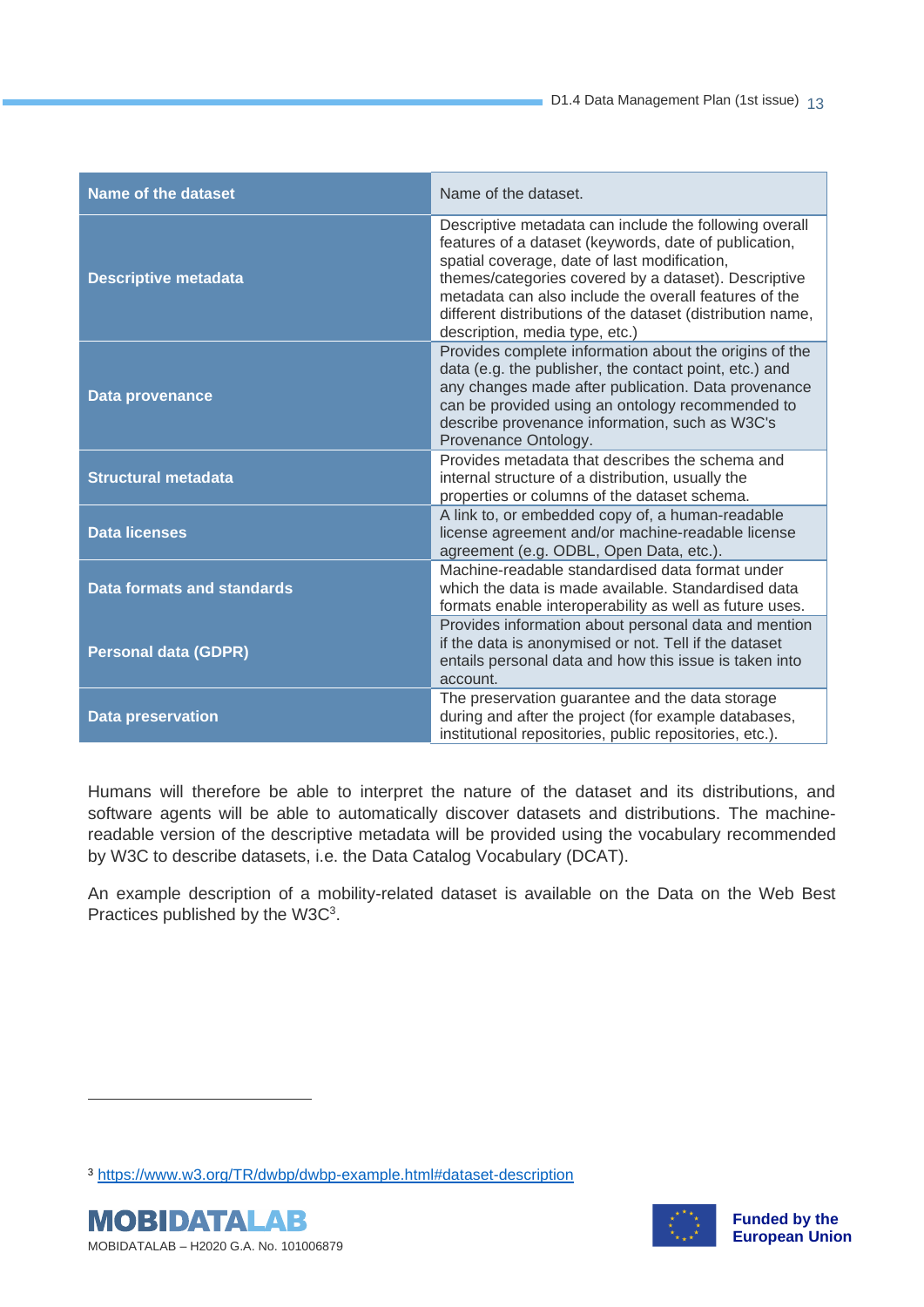# Methodologies and Standards

### 3.1. FAIR principles

The FAIR principles refer to a concise, domain-independent, high-level and measurable set of guiding principles and practices to apply on a wide range of scientific data or metadata. They are the result of the work in 2014 of a community of stakeholders representing academia, industry, funding agencies, and scholarly publishers, which were then adopted the same year by the European Commission as the data guidelines for the Horizon 2020 (H2020) framework programme. They put "specific emphasis on enhancing the ability of machines to automatically find and use the data, in addition to supporting its reuse by individuals." <sup>4</sup> The term "FAIR" refers to the characteristics of data or metadata of being Findable, Accessible, Interoperable and Reusable. In practice, the elements of the FAIR principles are related, but independent and separable. Any combination of the principles can be applied incrementally. Thus, this modularity of the principles, as well as their distinction between data and metadata, facilitate their support on a wide range of special circumstances. The FAIR principles can also be applied to non-data assets which need to be identified, described, discovered, and reused in the same manner as data.

These principles constitute then a general guide to FAIRness of data. But they are not themselves a standard or a specification. Precisely, they precede implementation choices and do not necessarily suggest any specific implementation solution. Instead, they act as a guide for data implementers, publishers and managers to evaluate whether their particular implementation choices are rendering their digital research artefacts FAIR. They form the basis for a long-term care of valuable digital assets composed by the data produced by the research project, while keeping the goal of being discovered and re-used by further research.

Given the definitions of FAIRness, there is however a clear distinction between FAIR data and Open data, the former does not necessarily imply the latter.<sup>5</sup> Indeed, while the openness of data is encouraged within H2020 programme (cf. 5.1.1 *infra*), there are necessary and legitimate reasons to restrict access to certain data. Nonetheless, the FAIR principles can still apply equally to restricted data or internal data of an organisation, in order to make them more usable and valuable. Following the principle of "as open as possible, as closed as necessary"<sup>6</sup>, research data should be open by default, while setting a variable degree of openness. As illustrated by Figure 1, the more the data become both open and FAIR, the higher the benefits they bring.

<sup>4</sup> Wilkinson, D. *et al* (2016), The FAIR Guiding Principles for scientific data management and stewardship [Online] *Sci Data* 3. Available from<https://www.nature.com/articles/sdata201618> [15 March 2016]

<sup>5</sup> [https://ec.europa.eu/info/sites/default/files/turning\\_fair\\_into\\_reality\\_0.pdf](https://ec.europa.eu/info/sites/default/files/turning_fair_into_reality_0.pdf)

<sup>6</sup> [https://ec.europa.eu/research/participants/docs/h2020-funding-guide/cross-cutting-issues/open-access](https://ec.europa.eu/research/participants/docs/h2020-funding-guide/cross-cutting-issues/open-access-data-management/data-management_en.htm)[data-management/data-management\\_en.htm](https://ec.europa.eu/research/participants/docs/h2020-funding-guide/cross-cutting-issues/open-access-data-management/data-management_en.htm)





**Funded by the European Union**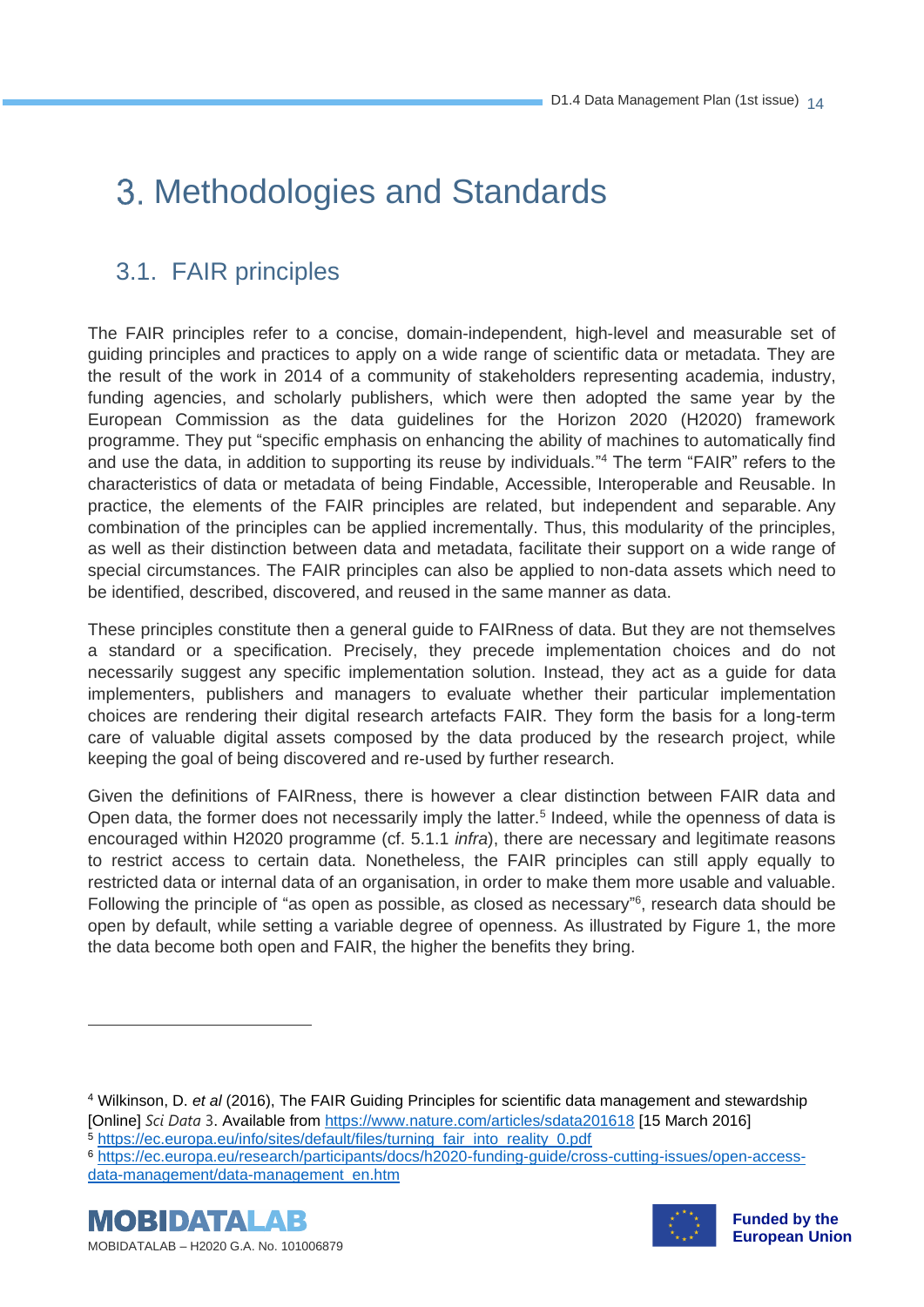

*Figure 1 The relationship between FAIR and Open data*

<span id="page-14-1"></span>In general terms, the research data produced within H2020 should be FAIR. The MobiDataLab project intends to build an EU-wide open data platform for searching and fusing multimodal mobility data, based on open source projects/platforms, data channels for accessing the data both by humans and applications (REST API), a toolbox for dataset enrichment and quality raising, containing so-called processors (Semantic, Geographical, data format translations, injection of license specification and other enrichment processors). As specified in the Exploitation plan as deliverable D6.8 produced in T6.6, AKKA as the Exploitation manager of MobiDataLab, will be in charge of the Research Data Management, including the respect of application of FAIR principles and the constant update of referencing platforms like Zenodo<sup>7</sup>. The present DMP reflects also the decisions that affect the FAIRness of the data produced by MobiDataLab. After its first submission, there will be two other iterations to ensure its update for specification and documentation of the actions until the end of the project.

In the following sub-sections, the guiding principles of each one of the four concepts of FAIR are cited. We are also detailing how MobiDataLab will fulfil the requirements of FAIR principles.

#### <span id="page-14-0"></span>*3.1.1. Making data Findable*

To be Findable

- F1. (meta)data are assigned a globally unique and persistent identifier
- F2. data are described with rich metadata (defined by R1 below)
- F3. metadata clearly and explicitly include the identifier of the data it describes
- F4. (meta)data are registered or indexed in a searchable resource

The MobiDataLab approach is based on three pillars: the Open Knowledge Base (OKB), the Transport Cloud and the Labs (Living and Virtual). OKB will be produced as a result of WP2 and





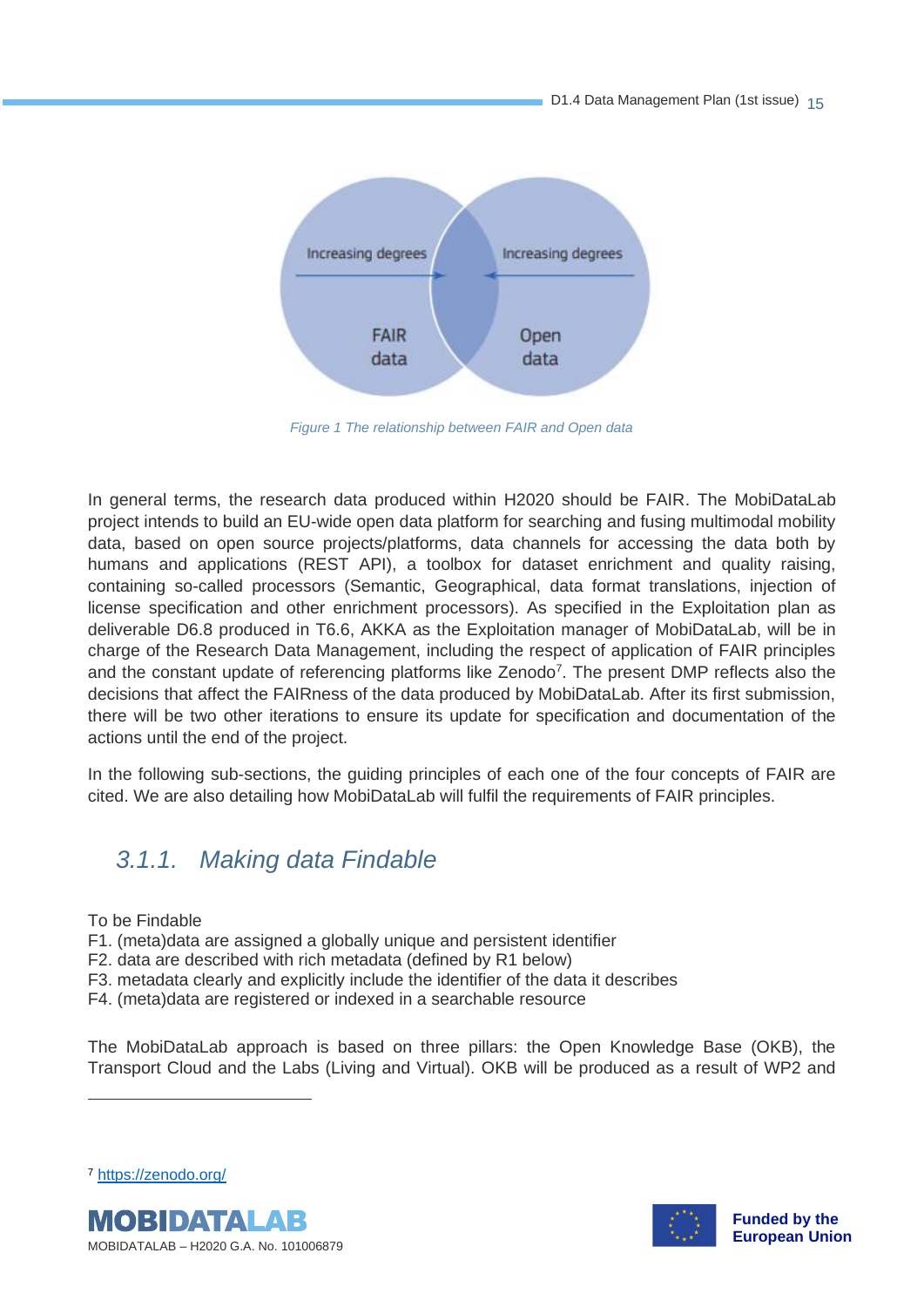will provide a web-based tool for searching, querying a large set of resources linked to challenges and emerging principles for data sharing. Besides, via WP4, MobiDataLab aims at developing the Transport Cloud, a prototype of platform for searching, accessing and fusing multimodal mobility data in the cloud. This platform will concentrate the most effective tools to facilitate access to and exchange of mobility data (by humans and machines) for MaaS companies and developers. It will allow the discovery of data for operations or research, static and dynamic, real-time data and historical data, thus making data Findable.

#### <span id="page-15-0"></span>*3.1.2. Making data Accessible*

To be Accessible

A1. (meta)data are retrievable by their identifier using a standardised communications protocol

A1.1 the protocol is open, free, and universally implementable

A1.2 the protocol allows for an authentication and authorisation procedure, where necessary

A2. metadata are accessible, even when the data are no longer available

In compliance with the H2020 rules regarding Open Access (OA) (cf. 5.1 *infra*) to scientific literature, MobiDataLab will make any scientific publication accessible online for free under the scope of the project. We will choose the most suitable approach (either "green" OA or "gold" OA) to peer-reviewed scientific publications that might result from the project. The publisher will be chosen amongst those who respect both the authors' interests and accept the terms of open access publication (with an embargo period). On one hand, research data will benefit from an open access in a specific part of the project website, tailored to different levels of internal and external stakeholders. On the other hand, Partners will use an open access repository, connected to the tools proposed by the EC (e.g. OpenAIRE), in order to grant access to the publications and bibliographic metadata in a standard format, including the information requested by the EC.

#### <span id="page-15-1"></span>*3.1.3. Making data Interoperable*

To be Interoperable

I1. (meta)data use a formal, accessible, shared, and broadly applicable language for knowledge representation.

I2. (meta)data use vocabularies that follow FAIR principles

I3. (meta)data include qualified references to other (meta)data

When considering the mobility sector in Europe it appears that there is a lack of interoperable data and insufficient guidelines for the usage of transport data exchange standards (e.g. NeTEx) which are mainly used by European transport operators. Beyond public transport, few widely adopted standards exist for other modes of passenger transport as well. Facing these challenges, the prototype platform produced in WP4 will:



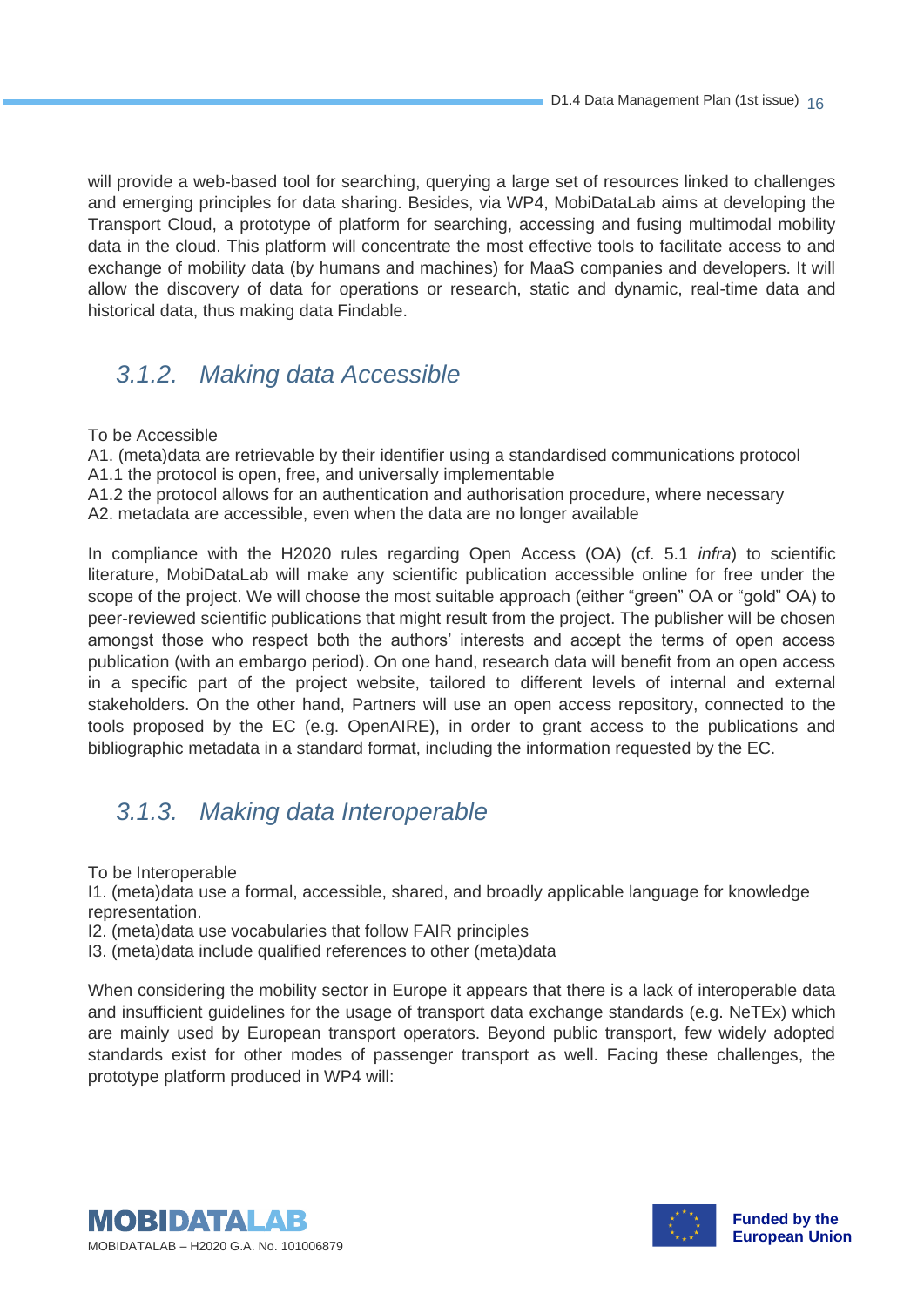- Ease the conversion from one standard to the other, e.g.  $N$ eTEx<sup>8</sup>, GTFS<sup>9</sup>, SIRI<sup>10</sup>, MDS<sup>11</sup>, etc.
- Trigger and provoke interoperable interfaces to connect data providers, service providers and transport clouds
- Provide access to the data in multiple formats (bulk download, subsets of large datasets, etc.),
- thus, making data available through APIs (built on web standards, completely documented and avoiding breaking changes) and able to deal with real-time data, providing data up to date / archived data, and making them Interoperable.

#### <span id="page-16-0"></span>*3.1.4. Making data Reusable*

To be reusable

R1. meta(data) are richly described with a plurality of accurate and relevant attributes

- R1.1. (meta)data are released with a clear and accessible data usage license
- R1.2. (meta)data are associated with detailed provenance
- R1.3. (meta)data meet domain-relevant community standards

To render data reusable, WP4 of MobiDataLab will prototype data processors in order to add value to the data. Precisely, Task 4.4 will start with the identification of datasets with missing values, which could greatly be enhanced by combining the data with other datasets and gathering additional results. Different data enrichment techniques will be provided as open tools.

More specifically, this task aims to:

- Enrich data semantically (combining with the Linked Open Data cloud, RDF/SPARQL);
- Enrich data geographically (tools for geocoding / projection, cross-referencing with spatial datasets, geodata APIs, OpenStreetMap data, etc.);
- Enrich data through complementary presentations (maps, tables, RDFs, etc.);
- Enrich data through machine learning;
- Verify that the enrichment did not distort the statistical power of the data.

To sum up, the transport cloud prototype produced in WP4 is primarily designed to demonstrate and offer solutions to reduce and, in some cases, remove current technical limitations identified as barriers to data reuse.

<sup>10</sup> <https://www.siri.org.uk/>

<sup>11</sup> <https://www.openmobilityfoundation.org/about-mds/>





<sup>8</sup> <http://netex-cen.eu/>

<sup>9</sup> <https://gtfs.org/>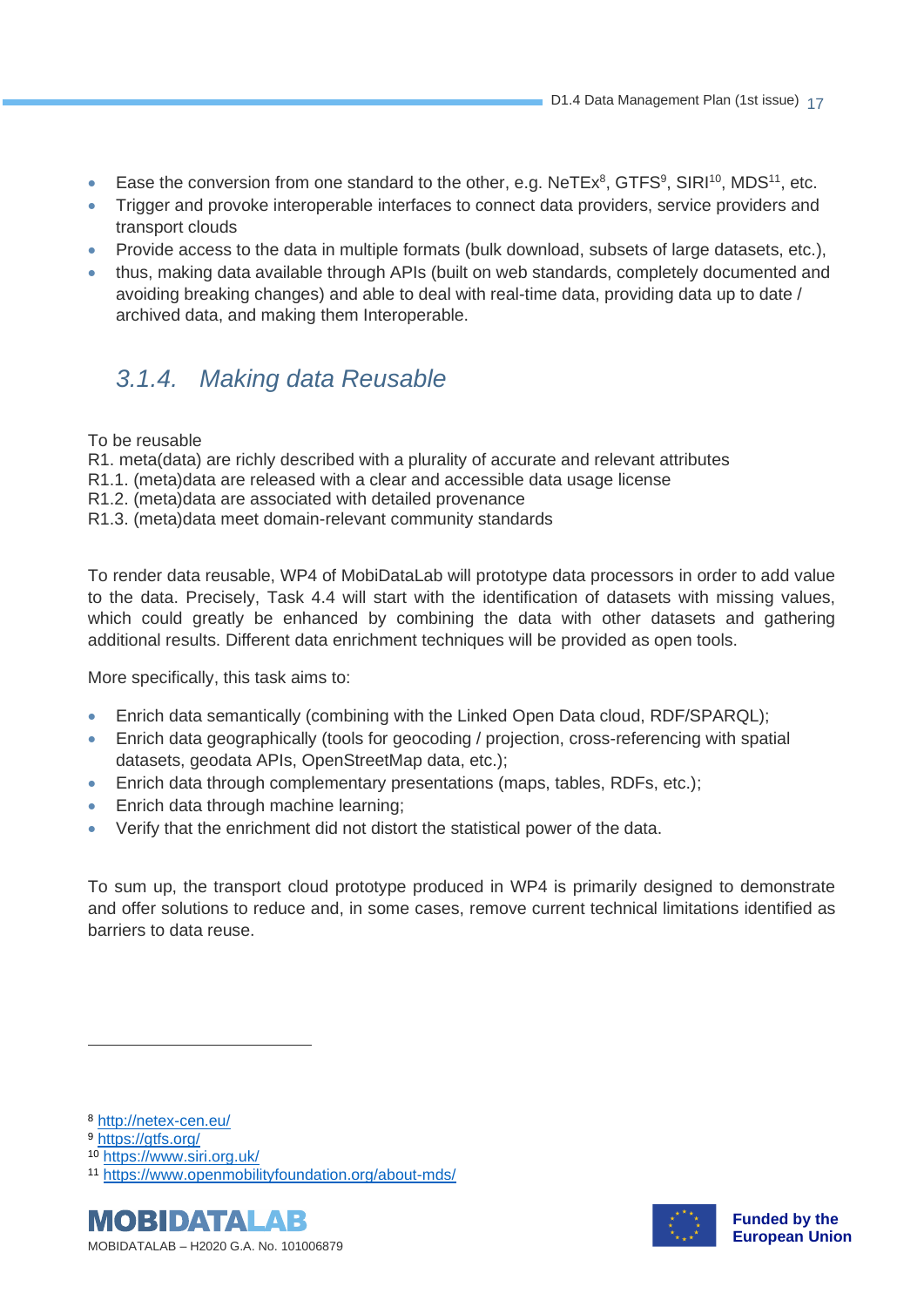#### 3.2. GDPR

Within European Union, during the early stages of the internet, the 1995 Data Protection Directive was adopted. Over the last 25 years, tremendous changes in technology bring the need to revise data protection regulation. In 2016, the EU adopted the General Data Protection Regulation (GDPR). Now GDPR is recognised as law across the EU.

GDPR has been enforced in 2018 and provides now broader data privacy for individuals and new obligations for any data-processing organisation (data collector, publisher, implementor) regardless of geographical location - that collects, uses, or processes European Union citizens' personal information. Personal data security is thus improved via the enforcement of the four following aspects:

- Right to be forgotten: Article 17 mentions the obligation of the organisation, and any business partners with whom they have shared data, to delete any personal data from their systems upon request;
- Data protection by design and default: Article 25 stipulates that organisations must set internal policies and measures to protect data by design and default, and all applications, services, and products must adhere to these policies;
- Secure data processing: Article 32 requires that organisations be able to prove an implementation of measures to ensure appropriate levels of security;
- Timely breach notifications: Article 34 imposes hefty fines to organisations if breaches of unencrypted data are not reported to authorities and affected individuals within 72 hours.

GDPR has been identified as one of the targets of MobiDataLab. The current context of the project shows a variety of factors bringing different barriers and obstacles for it to reach higher TRL. Amongst the legal factors, GDPR plays a data protection role and its "purpose limitation" principle (requirement that data collected for one specified, explicit, and legitimate purposes, be not processed for a new, incompatible purpose) can hinder our progress. For this reason, MobiDataLab will anticipate these limitations thanks to legal studies in WP2, and include an assessment of factors influencing data governance, including applicable legal regimes such as the GDPR.

#### <span id="page-17-0"></span>*3.2.1. Personal Data Collection, Processing, and Re-use*

MobiDataLab will involve personal data collection and processing by a limited number of partners. It will also involve tracking or observation of participants arising from datasets and the further processing of previously collected personal data (i.e. secondary use). MobiDataLab will be subject to the provisions of the GDPR which enshrines the following key principles (without considering exemptions):

• Data must be processed fairly, lawfully and only for the purpose for which it was collected and further processed;



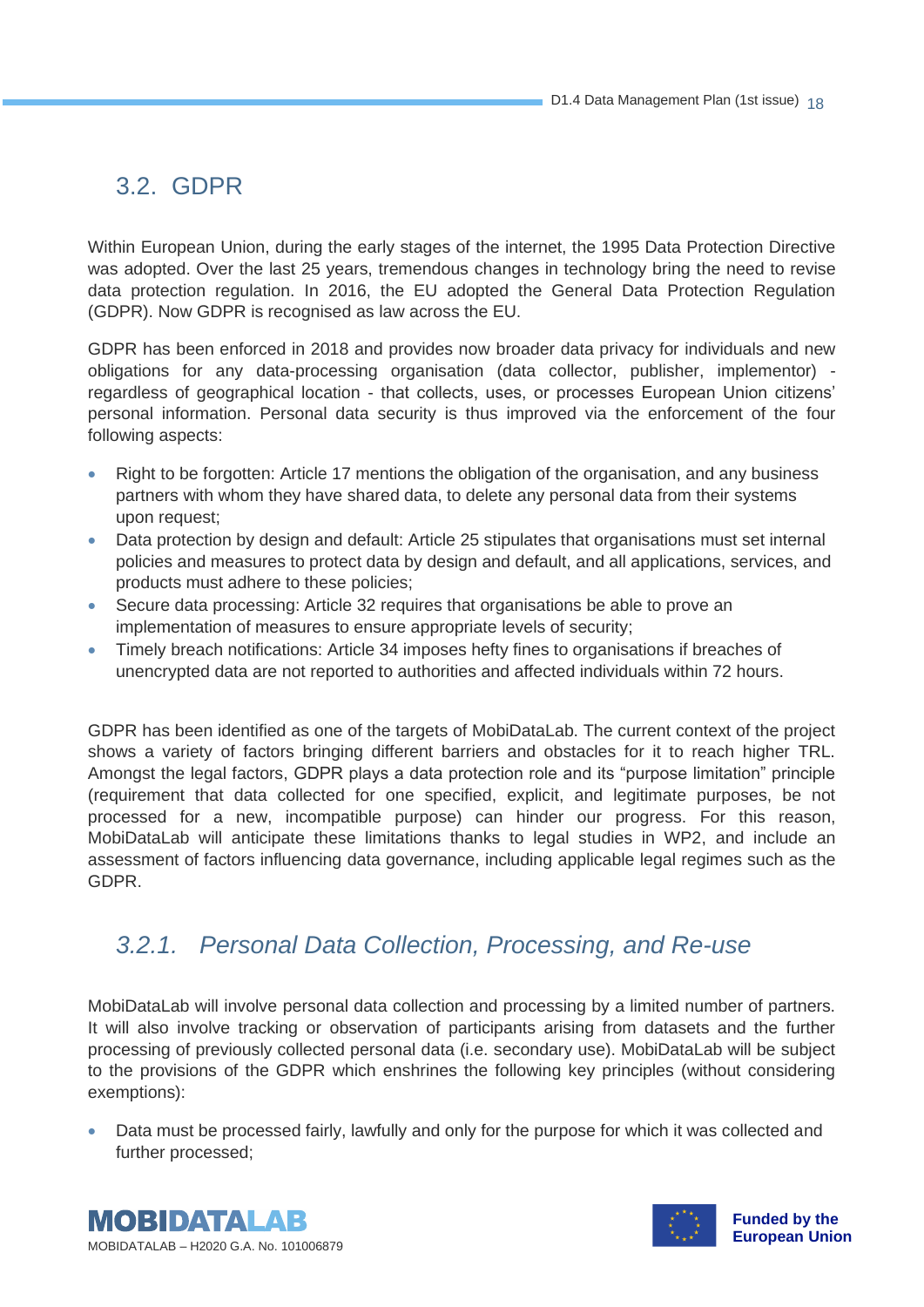- Data cannot be disclosed without authorisation unless there is an overriding act of law or legitimate grounds to do so;
- Subject to certain exemptions, individuals have a right to access the information relating to them and to ask for correction of inaccurate data;
- Information cannot be transferred beyond the European Economic Area boundaries without consent or adoption of other adequate protection measures;
- Organisations are usually required to register or notify the processing of personal data unless the data processing is simplistic, or a data protection officer has been appointed;
- Organisation must have adequate security measures in place;
- <span id="page-18-0"></span>• The MobiDataLab consortium exercises a principle of minimum resort to notification exemptions afforded under national laws.

#### *3.2.2. Appointment of Data Protection Officer*

AKKA represented by Thierry Chevallier as Coordinator of MobiDataLab will act as the point of contact for Data Protection Issues and as the *de facto* Data Protection Officer (DPO) in the project.

The responsibilities of the DPO will be in line with Article 39 of the GDPR and will include, at a minimum, the following:

- Advise data controllers and processors within the MobiDataLab project on the processing of personal data, training of researchers and assignment of responsibilities;
- Provide support on the performance and tracking of Impact Assessments;
- Assist in risk assessment of personal data processing;
- <span id="page-18-1"></span>• Cooperate with any national or European supervisory authority and act as contact point for the project with such authorities.

#### *3.2.3. Compliance with GDPR Recital 78*

It is necessary for the data to be related to an identified or identifiable living individual. The individual need not to be directly identifiable but may be identified by a reference number or some other tag which, in a given small group or through analysis of patterns in sufficient volumes of data, might allow an individual to be singled out from a group. Based on the kinds of data sources to be included in this research, direct personal identifiers (e.g. specific names or faces) may exist in a variety of locations within the dataset. MobiDataLab's default anonymisation process(es) will be 'one-way,' with original source data being disposed of such that re-identification of data or decoding of anonymisation tokens by reference to any 'real-world' datasets will be rendered difficult to the greatest extent possible. MobiDataLab will follow the guidance set forth in the Article



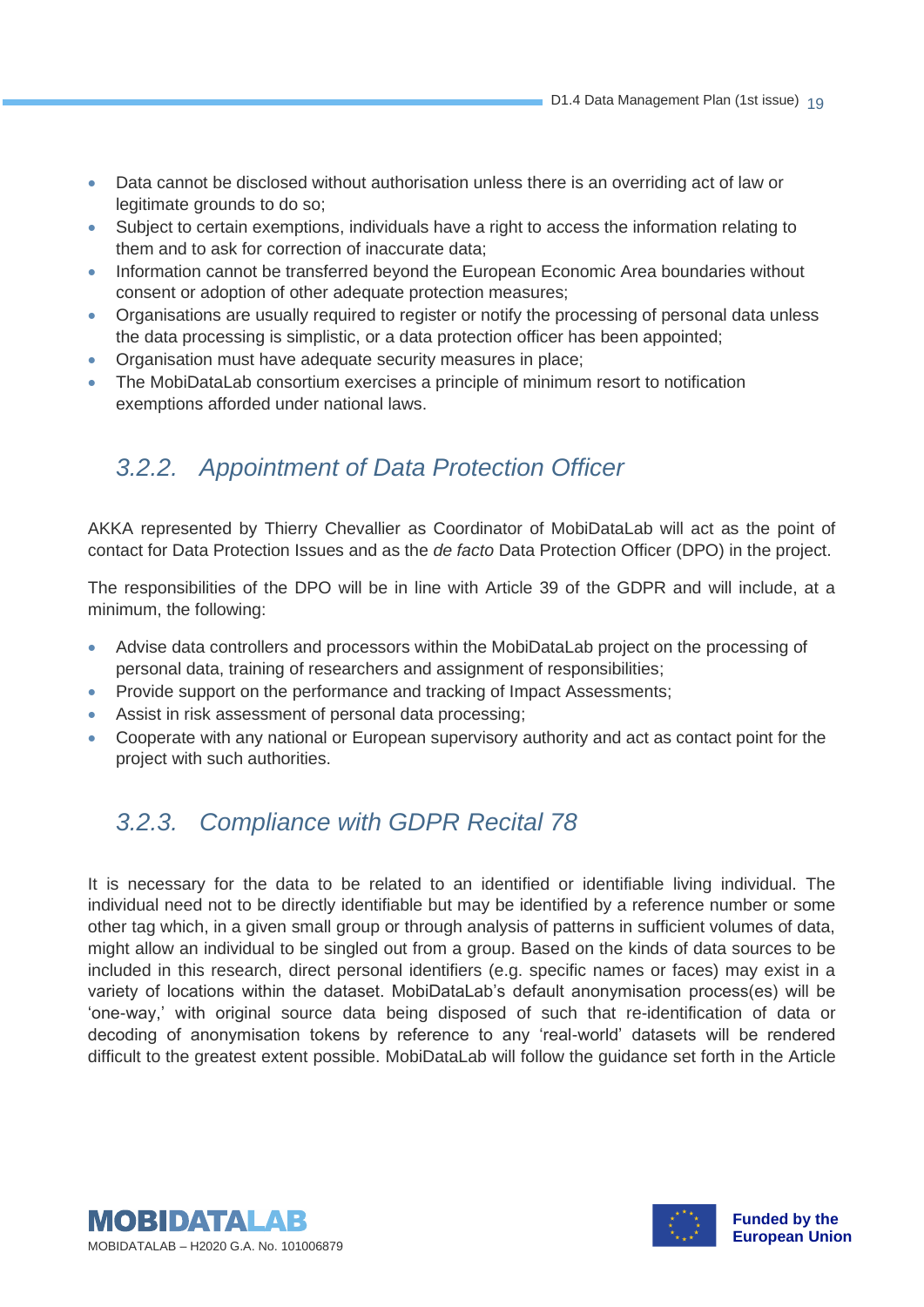29 Working Group 05/2014 Opinion on Anonymisation Techniques<sup>12</sup> and specifically its recommendations on Pseudo-anonymisation, Noise addition, Substitution, Aggregation, Kanonymity, L-diversity, Differential privacy and Hashing/Tokenisation. MobiDataLab will also include downstream contractual obligations as a legal measure to respecting privacy in the use of the projects results.

#### <span id="page-19-0"></span>*3.2.4. Data Protection Agency Notification*

The data to be processed in MobiDataLab is unlikely to constitute Personal Data within the meaning of the EU Directive and relevant national legislation. MobiDataLab is also likely to be exempted from national notification processes because our data collection is for the purposes of scientific research and because thus also additional institutional data protection measures, access restrictions, etc. will be put in place. We are mindful nevertheless that anonymisation approaches must be applied to video/still images within data to avoid the risk that a token identifier might become associated with sufficient unique data points to uniquely identify a living individual. We also undertake to notify data protection authorities in jurisdictions where research activities will be carried out and specific relevant actions within it in order to obtain, if necessary, authorisation for such activities. The exact requirements and due diligence will need to be scoped and defined within the relevant jurisdictions.

The relevant national approvals will be sought and acquired as and when necessary as the notification requirements vary from one country to another and therefore no single timeline can be provided for completion of all notification procedures.<sup>13</sup> Renewal of notifications, when necessary, will be carried out in-line with requirements of different national legislations. Processes for notification varies from one jurisdiction to another. The following project principals have been assigned the responsibility of acting as interlocutor with their own national data protection agency. Further information on notification procedures and the relevant agencies in Europe can be found in the Article 29 Working Group document "Vade mecum on Notification Requirements"

The exact partner and contact person who will notify the relevant Data Protection Agency will be determined during the project and after the transition from Directive 95/46 to General Data Protection Regulation (GDPR) 2016/679.

Renewal of notifications, when necessary, will be carried out in-line with requirements of different national legislations. The renewal requirements will also be leveraged to react to change in the project and the adoption of video archives into research, development and test tasks.

<sup>13</sup> [http://ec.europa.eu/justice/policies/privacy/docs/wpdocs/others/2006-07-03-vademecum.doc.](http://ec.europa.eu/justice/policies/privacy/docs/wpdocs/others/2006-07-03-vademecum.doc)





<sup>12</sup> [http://ec.europa.eu/justice/data-protection/article-29/documentation/opinion](http://ec.europa.eu/justice/data-protection/article-29/documentation/opinion-recommendation/files/2014/wp216_en.pdf)[recommendation/files/2014/wp216\\_en.pdf](http://ec.europa.eu/justice/data-protection/article-29/documentation/opinion-recommendation/files/2014/wp216_en.pdf)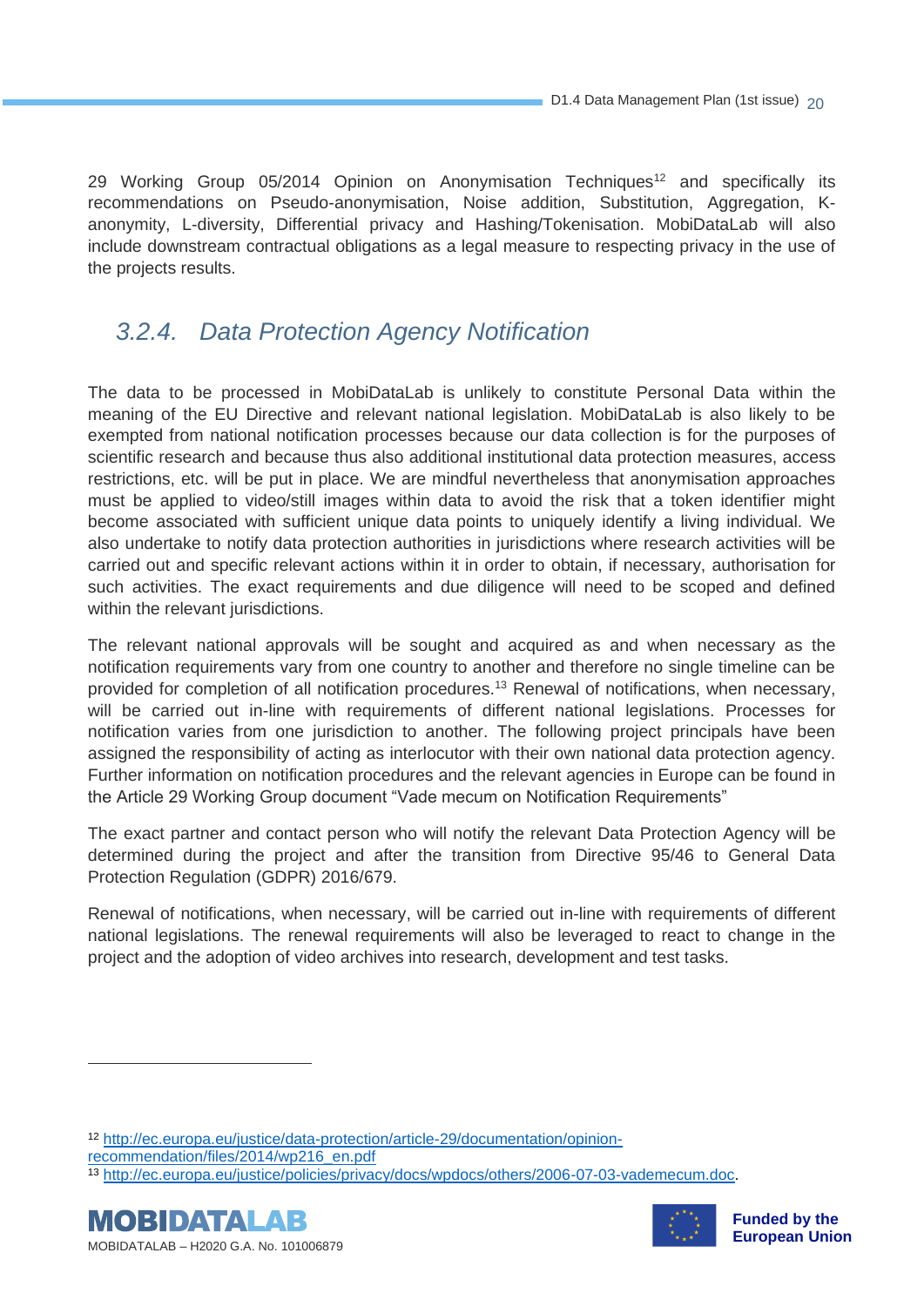#### <span id="page-20-0"></span>*3.2.5. Compliance with Article 49 of the GDPR*

While our position as scientific researchers permit us derogation from the prohibition on processing (sensitive categories of) Personal Data, we are nevertheless aware that it remains incumbent upon us, to provide specific and suitable safeguards so as to protect the fundamental rights and privacy of Data Subjects. Some of these safeguards are already detailed above. MobiDataLab further undertakes to ensure that any Personal Data collected will also be treated in accordance with Article 49. In particular, Personal Data collected will be processed fairly and lawfully. Personal Data collected will be used only for research purposes as specified in our original proposal. The data will be adequate, relevant and not excessive in relation to the purposes for which they are collected. We will endeavour not to collect, and we will expunge all data that is not directly project related.

#### <span id="page-20-1"></span>*3.2.6. Safe Harbour and Privacy Shield Considerations*

In light of the Court of Justice of the European Union October 6th, 2015 decision on the EU-US Safe Harbour agreement, the MobiDataLab project will store all data derived from personal data (after anonymisation or dissociation) in EU member states and comply with the Article 29 Working Groups communiques on transfer of data outside of the union and forthcoming member state decisions on Safe Harbour.

#### <span id="page-20-2"></span>*3.2.7. Activities Dedicated to Ethical Considerations*

The guiding principles at the heart of the MobiDataLab approach are the highest ethical standards, the protection of privacy and the validity of data and its accurate representation. In adhering to these principles and remaining cognisant of concerns that arise in the Work Plan, MobiDataLab will take the following steps, in addition to those detailed above, toward addressing these:

- Compliance with the policy recommendations made in the Social Impact Expert Working Group EC DG ENTR Report (2012);
- The availability of partners with Ethics, Privacy and Legal expertise to all MobiDataLab project staff members at the outset of the project and throughout;
- Assurance that Privacy by Design, Ethics, Legal and Societal Impact requirements are included as research and development mandates integrated into the MobiDataLab project plan in compliance with GDPR Article 25;
- <span id="page-20-3"></span>• Test and evaluation of research results will be carried out in WP3 under the principal of informed consent.

#### *3.2.8. Minimum Resort to Exceptions and Derogations*

The GPDR allows for exceptions and derogations for personal data used for research. For example, general exemptions for processing of certain categories of sensitive personal data (e.g.





**Funded by the European Union**

MOBIDATALAB – H2020 G.A. No. 101006879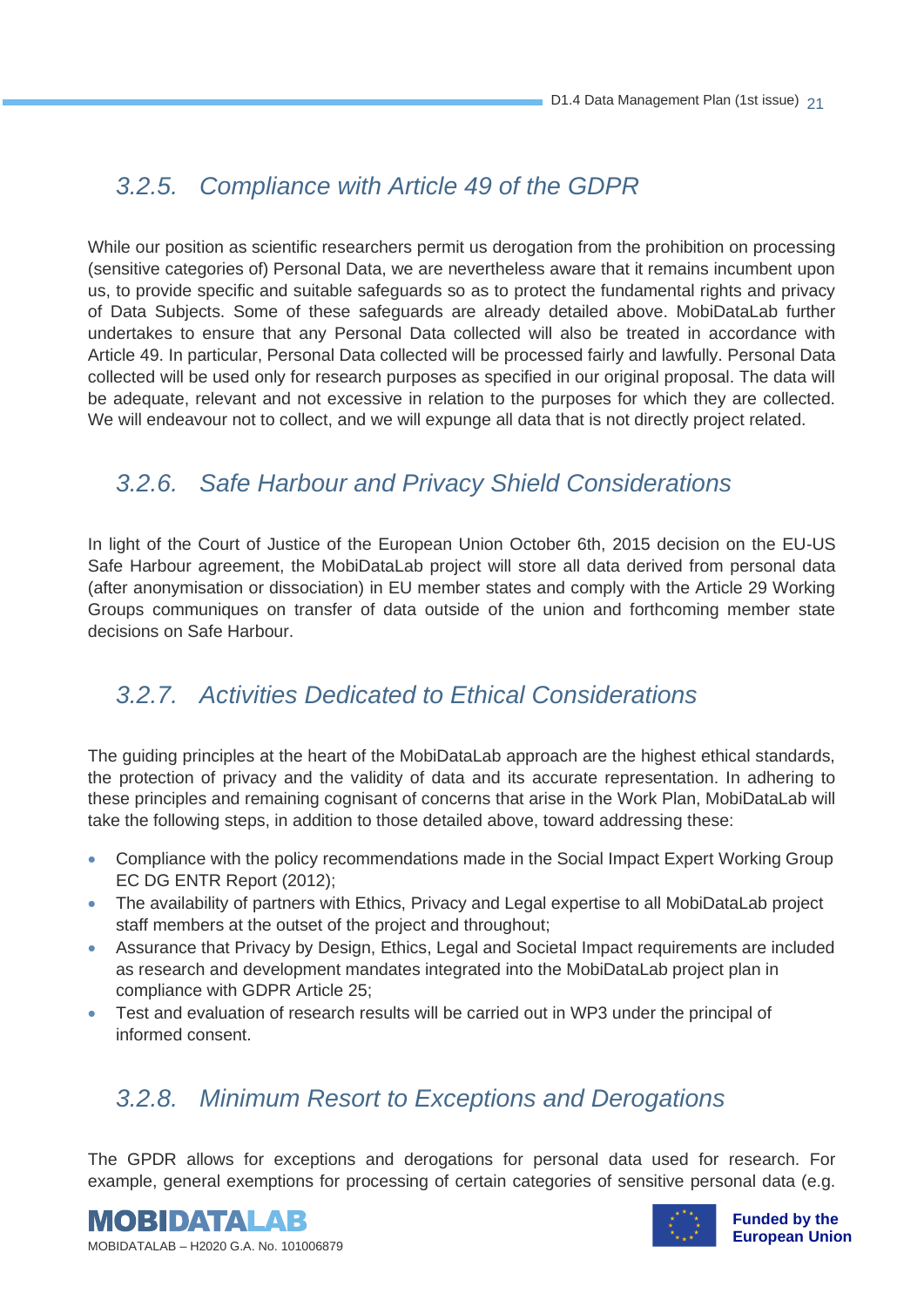Article 6 and Recital 50). Exceptions for a right to opposition for processing or storage of data (Article 89), and for processing of data without consent (Article 6.1.f, Recitals 47 and 157) may be applicable. MobiDataLab commits to a minimum resort to exceptions and derogations in the processing of personal data within the project for the purposes of research.

#### <span id="page-21-0"></span>*3.2.9. Activities Dedicated to Protection and Securing of Personal Data*

As project coordinator, AKKA shall ensure the consortium guarantees the treatment of personal data generated during the project. This will be done via a set of development directives and methodologies, to ensure the project applies adequate database encryption and secure systems techniques.

Furthermore, the directives and mandates will also integrate the technical requirements of European, national and regional data protection legislation. Partners will be required to have adequate security measures in place, both technical (firewalls, access controls, access audits, etc.) and operational (training, incidence reporting, etc.). The following range of issues will be considered in establishing such directives and mandates:

- Categories of sensitive data;
- Security measures for sensitive data;
- Policies for fair acquisition and processing of data;
- Data retention policies;
- Legal Basis for the information processing;
- Policies for processing compatible with purpose;
- Polices for Data Controller and Data Processors:
- Description of the technical characteristics of the data processed;
- Technical features and topology of the information systems where data is stored and processed.

Further consideration shall be given to the following relevant regulation, decisions and guidelines. The following EU regulations are recognised to be relevant for the project:

- The Charter of Fundamental Rights of the EU (especially articles 3, 7, 8 and 25);
- Directive 2001/20/EC of the European Parliament and of the Council of 4 April 2001 on the approximation of the laws, regulations and administrative provisions of the Member States relating to the implementation of good clinical practice in the conduct of clinical trials on medicinal products for human use;
- Directive 95/46/EC of the European Parliament and of the Council of 24 October 1995 on the protection of individuals with regard to the processing of personal data and on the free movement of such data;
- Convention for the Protection of Individuals with regard to automatic processing of personal data (Convention Nr. 108);
- WMA Declaration of Helsinki (especially articles 13, 20, 21, 22, 23 and 24, 25);

**MOBIDATALAB** MOBIDATALAB – H2020 G.A. No. 101006879

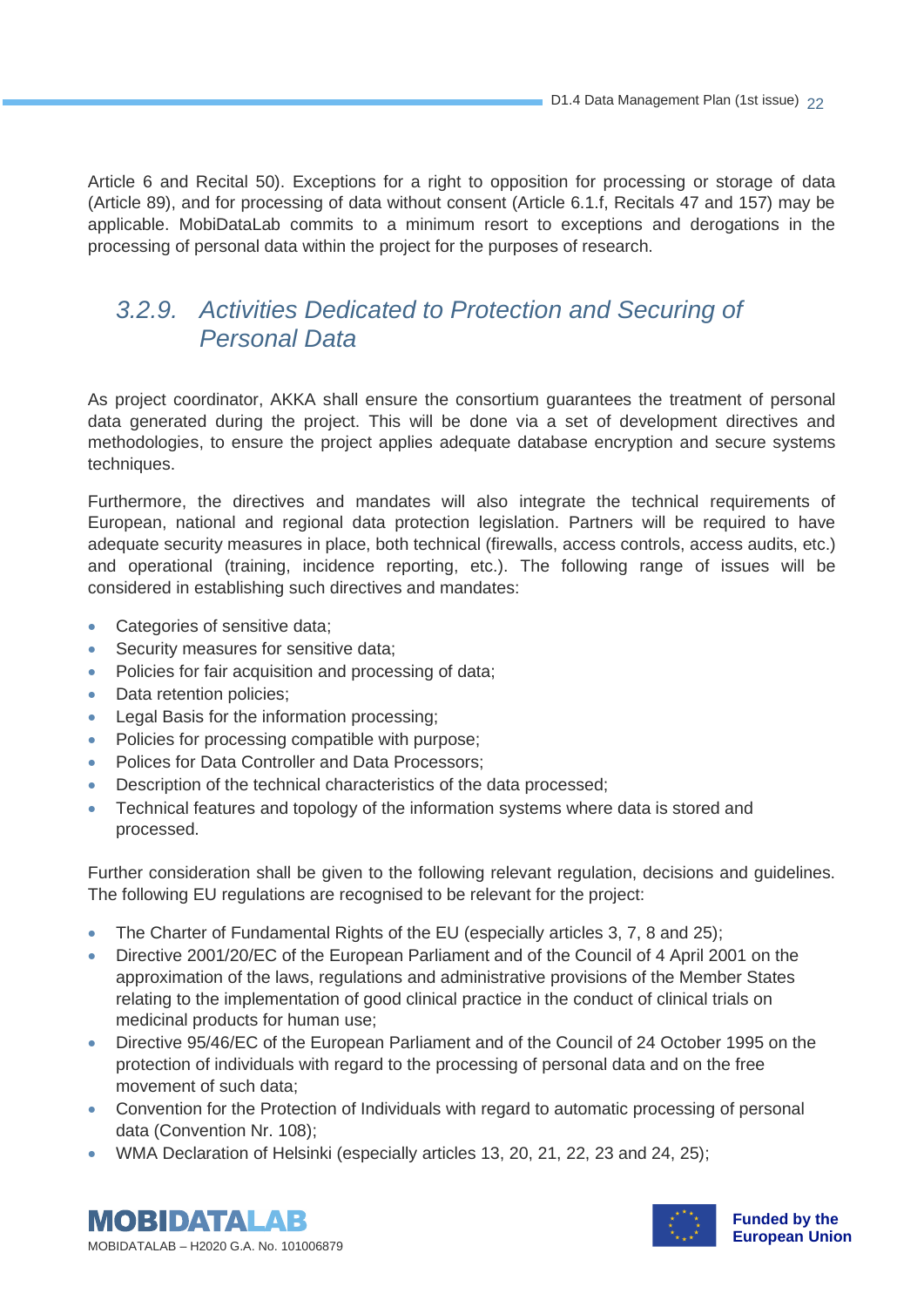- Convention of the Council of Europe on Human Rights and Biomedicine signed in Oviedo on 4 April 1997;
- CIOMS -- International Ethical Guidelines for Biomedical Research Involving Human Subjects.
- Code of Nuremberg (Article 10);
- <span id="page-22-0"></span>• Ethics and EU funded research Council Decision 1513/2002/EC on FP6 (e.g. article 3).

#### *3.2.10. Shared Information and Personal Data*

The partners agree that any background, results, confidential information and/or any and all data and/or information that is provided, disclosed or otherwise made available between the partners during the implementation of the action and/or for any exploitation activities ("shared information"), shall not include personal data as defined by Article 2, Section (a) of the Data Protection Directive (95/46/EEC) (hereinafter referred to as "Personal Data") or under Article 4.1 of the GDPR. Accordingly, each partner agrees that it will take all necessary steps to ensure that all Personal Data is removed from the Shared Information, made illegible, or otherwise made inaccessible (i.e. de-identify) to the other partners prior to providing the shared information to such other partners.

### Allocation of resources

In the project, AKKA plays the role of Data Manager and liaises with the Executive Committee of the project about the data management issues. The Data Manager leads Data Management Plan tasks and participates in the project coordination in terms of the evaluation data collection, storage and handling, as well as their publication as part of the ORDP.

All research data collected as part of this project is owned by the data producer or partners involved in trial sites. The partners in MobiDataLab will take the responsibility for the collection, management, and sharing of the research data. Quality assessment will be the responsibility of data manager of each trial site.

The costs to make the data FAIR in MobiDataLab shall be handled by each partner who will have to generate its data according to the requirements expressed in the Data Management Plan. Specifically, different tasks of WP4 will contribute to fulfil the requirements of FAIR principles.

First, Task 4.2 Reference Data Catalogue provides a state-of-the-art open data catalogue referencing transport datasets and corresponding metadata in the territorial context and specific domains of the "Reference Group" of MobiDataLab stakeholders. The resulting catalogue uses explicit dataset descriptive information (title, description, keywords, publication date, responsible, spatial coverage, media type, etc.) allowing both human understanding and automatic discovery by software agents, thus making data *Findable*. This task is led by AKKA with a resource-effort of 6 person-month (PM) distributed from month 6 to month 32 of the project.

Second, Task 4.3 Data Access Services and Data Channels performs the practical integration of available data access services and data channels. Availability, documentation and usability will be





**Funded by the European Union**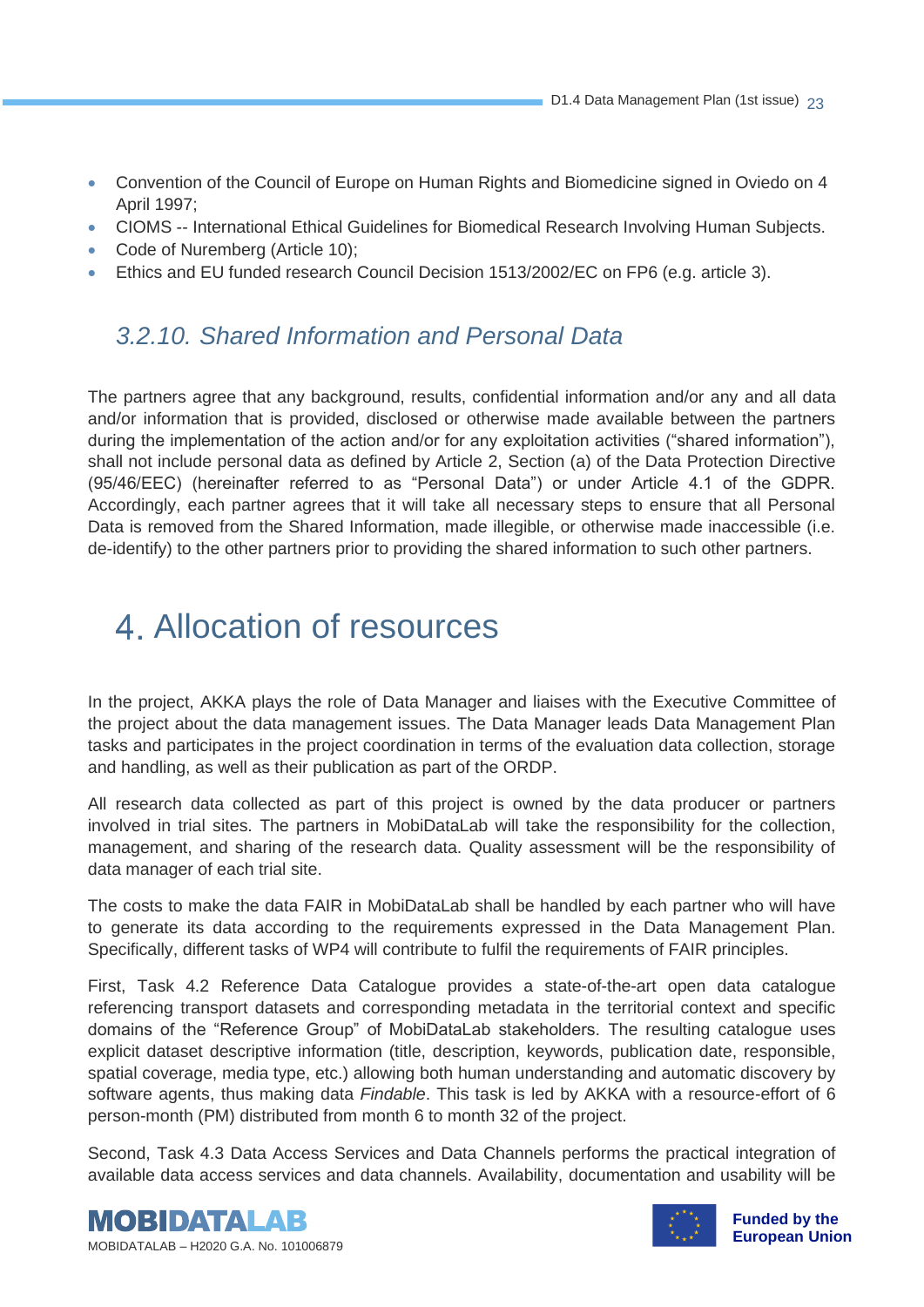key assets of this part. Aligned with the work done in the other Transport Cloud work packages, within this task, available datasets and services from project partners and their platforms will be connected and become *Accessible*. The activities are connected to parallel tasks in this context and will generate a positive impact. HERE is the Task Leader and has a planned effort of 3 PM for the period from month 6 to month 32 of the project.

Third, MobiDataLab data will be made *Interoperable* by two tasks. On one hand, via Task 4.3 Data Access Services and Data Channels, the Transport Cloud prototype will provide access to the data in multiple formats (bulk download, subsets of large datasets, etc.), making data available through APIs (built on web standards, completely documented and avoiding breaking changes), able to deal with real-time data, providing data up to date / archived data, and also making them interoperable. On the other hand, Task 4.4 Data Processors contributes to the development of open tools allowing the enrichment of data. For example, tools for spatial enrichment will include geocoders to convert a human readable address into spatial coordinates, geo converters to simplify, convert or normalise geographical data (e.g. projections), spatial functions to run computations (e.g. distance computation) on them. Such data format translations make data interoperable. AKKA is the Leader of Task 4.4 which manages 8 PM on this task from month 6 to month 32 of the project.

Fourth, Task 4.4 Data Processors starts with the identification of datasets with missing values, which could greatly be enhanced by combining the data with other datasets and gathering additional results. Different data enrichment techniques, including semantic enrichment, geographic transformations, will be provided as open tools, generating new data and encouraging *Reuse* by adding value. Moreover, Task 4.5 Anonymisation and Data Privacy includes data processing modules that apply data protection and anonymisation techniques to the mobility data in the Transport Cloud. New protection techniques will be researched and developed where current state of the art techniques cannot fulfil the project requirements, thus promoting high added value data reuse. Task 4.5 Leader is URV which has at their disposal 18 PM throughout the task period running from month 6 to month 32 of the project.

### Access and Curation

#### 5.1. Data Access

#### <span id="page-23-0"></span>*5.1.1. Open Access and ORDP*

Within Horizon 2020, an open access to scientific information is an objective. The notion of open access here refers to "the practice of providing online access to scientific information that is free of



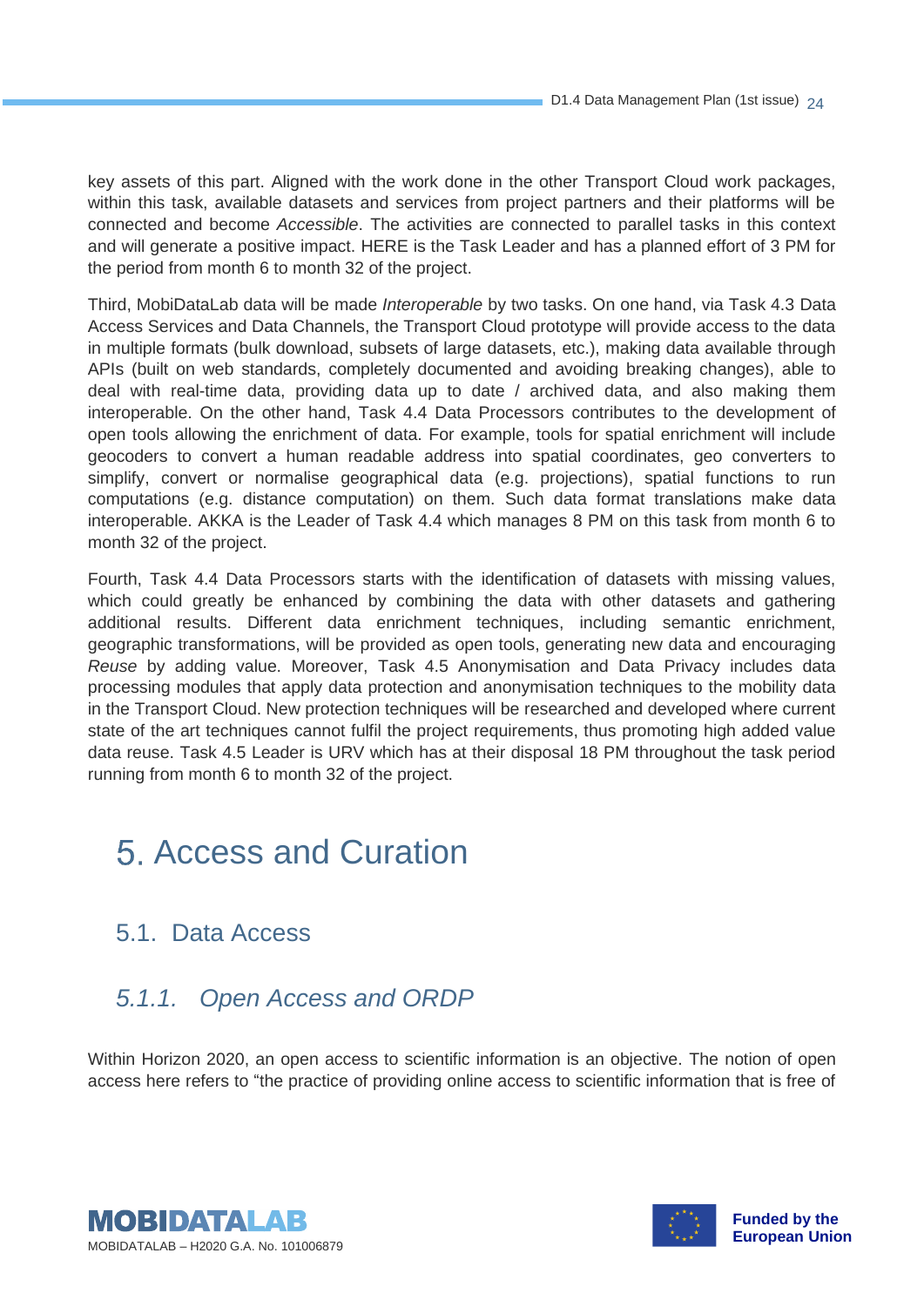charge to the end-user and reusable" <sup>14</sup>, where "scientific information" includes both the peerreviewed scientific research articles/publications and the research data underlying publications, curated data and/or raw data.

To ensure open access to all peer-reviewed scientific research publications relating to project results, which is an obligation, two routes are possible:

- Self-archiving / 'green' open access the author, or a representative, archives (deposits) machine-readable electronic copy of the published version or the final peer-reviewed manuscript in an online repository before, upon or after its publication. Some repository software delays access only after an embargo period has elapsed. If this is the case, the European Commission demands that the open access is ensured within a maximum of six months;
- Open access publishing / 'gold' open access an article is immediately published at a publisher or on a journal website. In this model, open access must be granted at the latest on the date of publication. A copy of the publication should also be deposited in a repository.

Whichever the route chosen, H2020 beneficiaries must at least ensure that any scientific peerreviewed publications can be read online, downloaded and printed. They must also strive to provide the right to copy, distribute, search, link, crawl and mine to the public, in order to make publications more useful. As mentioned previously (cf. 3.1.2 *supra*), peer-reviewed scientific publications resulting from the project will become accessible openly, thanks to an open access repository used by partners, connected to the tools proposed by the EC (e.g. openAIRE), which grants access to the publications and bibliographic metadata in a standard format, including the information requested by the EC.

With regard to the openness of research data, the Open Research Data Pilot (ORDP) run by the European Commission "aims to improve and maximise access to and re-use of research data generated by H2020 projects and takes into account the need to balance openness and protection of scientific information, commercialisation and Intellectual Property Rights (IPR), privacy concerns, security as well as data management and preservation questions." This ORDP applies primarily to the digital form data needed to validate the results presented in scientific publications, including statistics, results of experiments, measurements, observations resulting from fieldwork, survey results, interview recordings and images. Users can normally access, mine, exploit, reproduce and disseminate openly accessible research data free of charge.

Despite the benefits of open access, some research data cannot be made open. For this reason, the principle of "as open as possible, as closed as necessary" applies. It is therefore "possible to opt out of research data sharing at any stage - before or after the signature of the grant agreement - but reasons have to be given e.g. for IPR concerns, privacy/data protection concerns, national

14 [https://ec.europa.eu/research/participants/docs/h2020-funding-guide/cross-cutting-issues/open-access](https://ec.europa.eu/research/participants/docs/h2020-funding-guide/cross-cutting-issues/open-access-dissemination_en.htm)[dissemination\\_en.htm](https://ec.europa.eu/research/participants/docs/h2020-funding-guide/cross-cutting-issues/open-access-dissemination_en.htm)



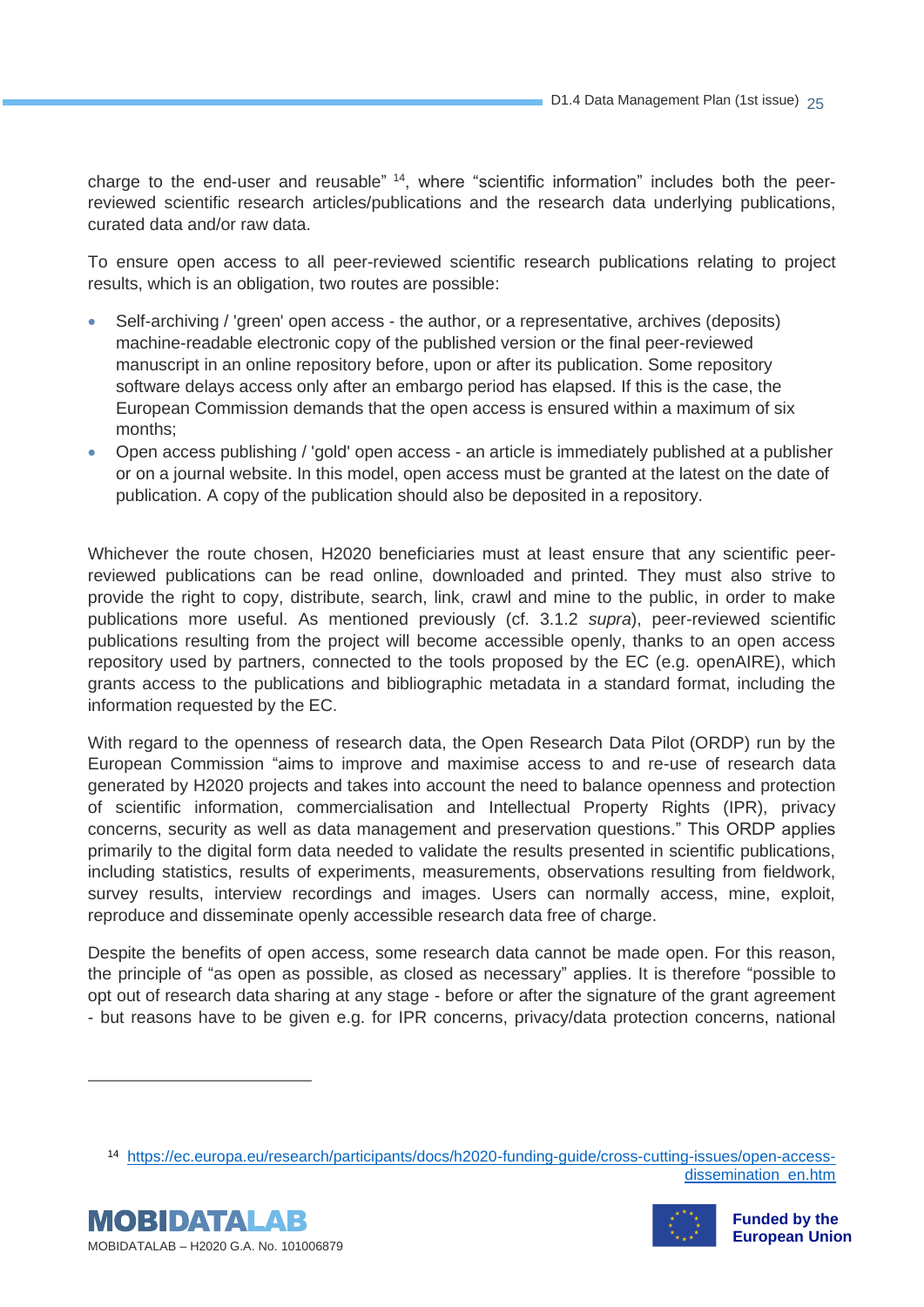security concern, if it would run against the main objective of the project or for other legitimate reasons.", precisely the same potential reasons which may play a role in the balance.

In order to specify the type of data subject to open access, a Data Management Plan is required, which is the subject of this present deliverable. The management of scientific information within H2020 under the open access guidelines is illustrated as follows:



*Figure 2 Open access to research data*

<span id="page-25-0"></span>As mentioned in the Grant Agreement, MobiDataLab is fully committed to ORDP.

As already explained previously, the two pillars to ORDP consist of "the development of a Data Management Plan and the open access to research data, if possible<sup>"15</sup>. The first point is being addressed by the establishment of a DMP as a deliverable of MobiDataLab and by its maintenance. The second point will be fulfilled by the open access to research data including public deliverables, non-protected results or results coming after a patent registration, which will be rendered throughout the whole project's duration in a specific part of the project website, tailored to different levels of internal and external stakeholders but also published on a general purpose open repository like Zenodo. The partners will agree altogether on the data that are shareable and the ones that are confidential and that should remain in the consortium only.

<sup>15</sup> <https://www.openaire.eu/what-is-the-open-research-data-pilot>



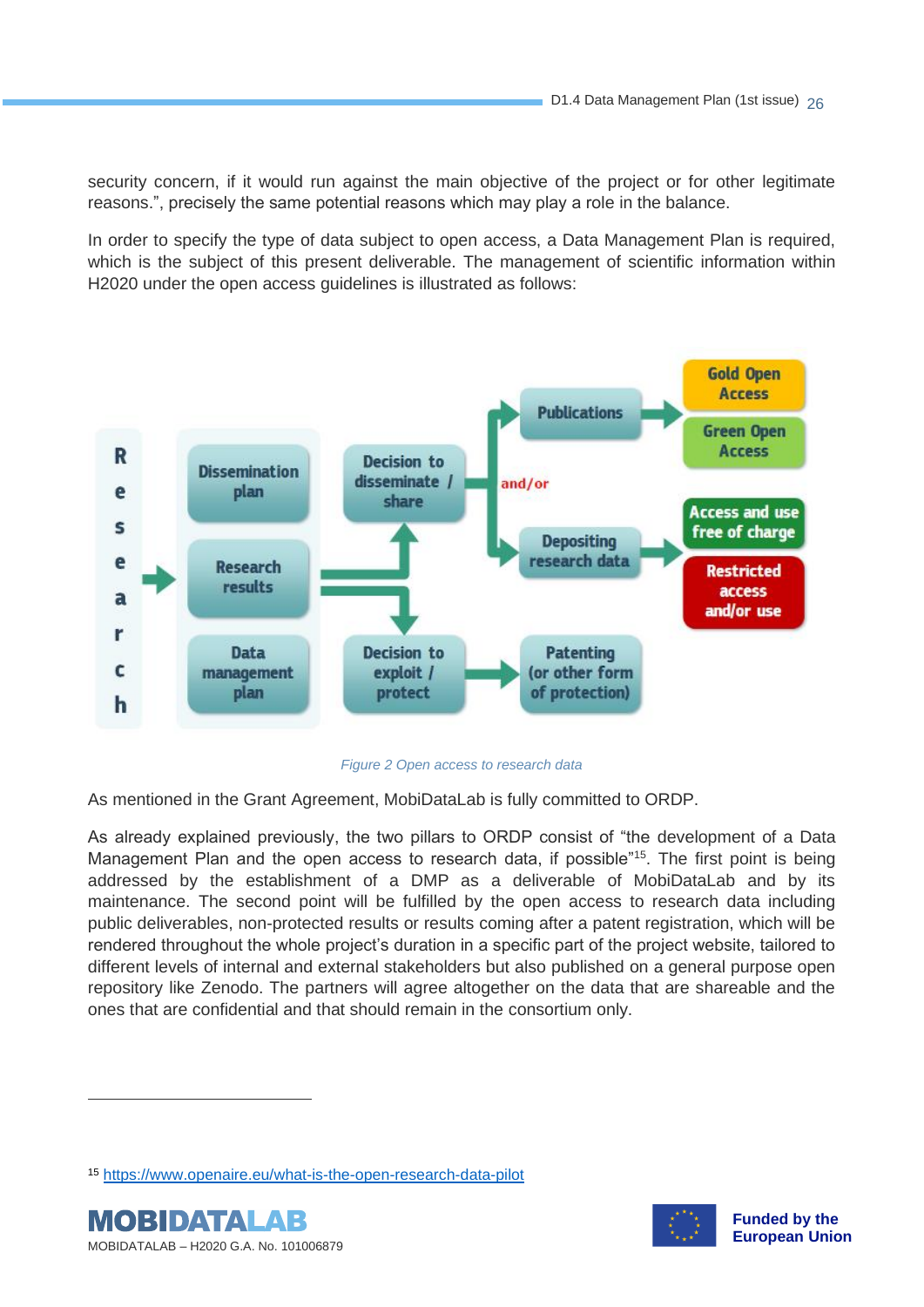#### <span id="page-26-0"></span>*5.1.2. Data Licensing*

The results of the MobiDataLab project, i.e. data, knowledge or information produced and generated, are attached to the intellectual property rights to use them. In absence of specification, national IPR apply. However, national IPR are different from one country to another, thus it is difficult to interpret voluminous national laws of several countries. Short terms of use adapted for the special case are usually the better solution.

In order to increase data reuse on the results of the project, partners should assign a license to their shared data, so that results can be exploited. A license describes the conditions under which the data or software is (re)usable. The license should contain:

- a disclaimer of warranty and limitation of liability;
- a citation requirement:
- rules for databases and collections.

For example, Creative Commons Corporation (CC) has introduced a well-known system of licenses.<sup>16</sup> CC licenses are free of charge and easy to use since any license consists of a legally binding arrangement, a summary, a symbol, which may be downloaded as graphics file and inserted in a document, and a machine-readable symbol. Their public copyright licenses incorporate a unique and innovative "three-layer" design: Legal Code, Commons Deed and CC REL. This type of licence may be utilised for protection of all types of content. It also makes the concept understandable by the creators of works, uses and the Web itself.

Besides, Open Source Initiative (OSI) approves some licenses which comply with the Open Source Definition and which have gone through the OSI license review process. Such approved licenses allow software to be freely used, modified, and shared.<sup>17</sup> They include Apache, GNU, MIT, Mozilla, just to mention the most popular ones. The consortium will choose the most appropriate licenses for use depending on the type of data concerned.

#### <span id="page-26-1"></span>*5.1.3. Storage*

In the European framework, European Open Science Cloud (EOSC) is an initiative providing a world-class data infrastructure to store and manage data. It arises from the EC's aim to promote the access and reuse of research data which comes out of publicly funded research. Under H2020, EOSC becomes the best instrument to provide a framework for collaboration and the pooling of resources at European, national, regional and institutional levels.<sup>18</sup> In particular, EOSC aims at

<sup>18</sup> <https://eosc-portal.eu/about/eosc>





<sup>16</sup> <https://creativecommons.org/licenses/>

<sup>17</sup> <https://opensource.org/licenses>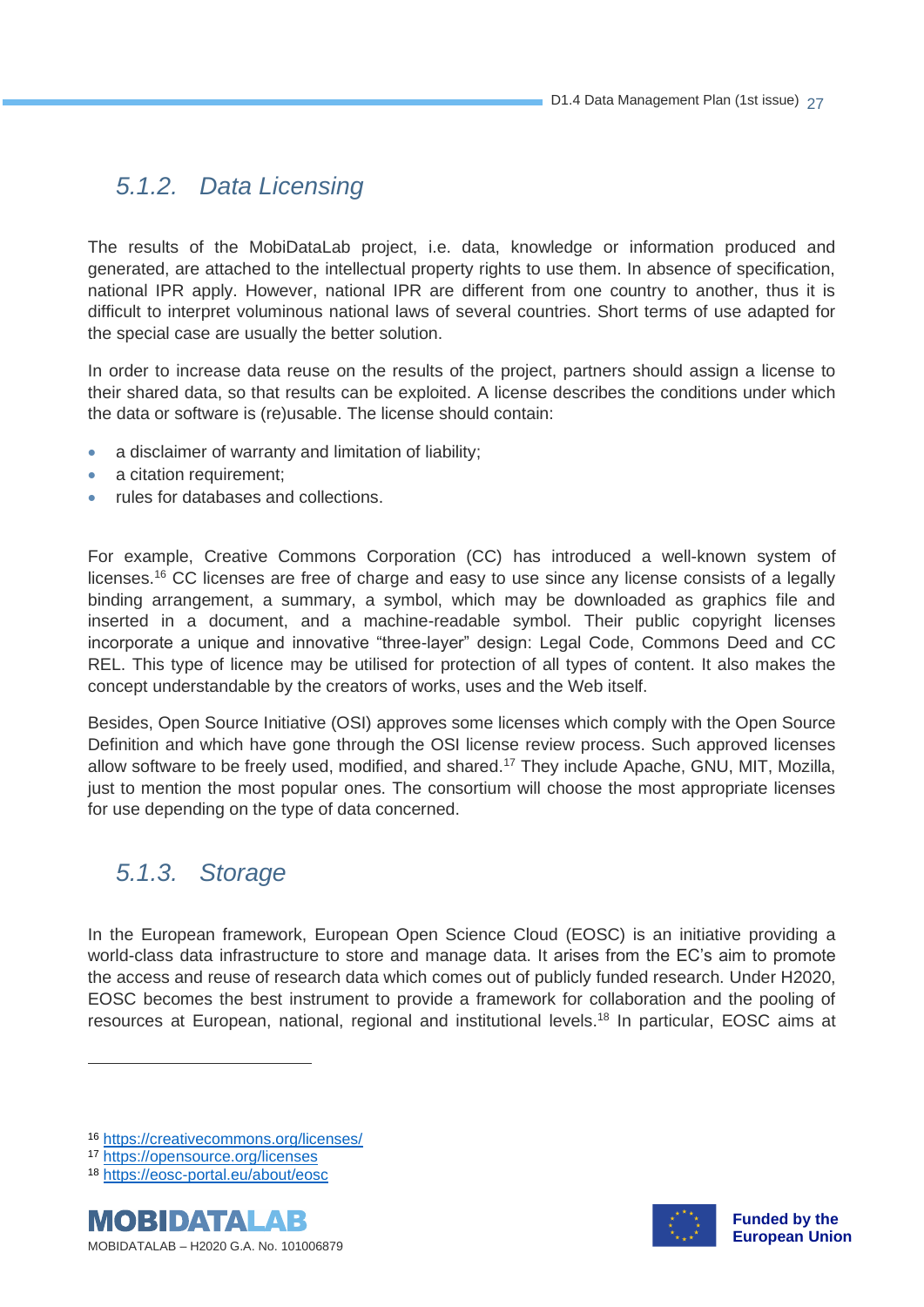solving the problem of fragmented access and non-interoperable research data centres across Europe. In terms of data storage, EOSC provides several reliable, secure and scalable cloud storage solutions for scientific data, apps and workloads. Amongst them, some are of open access or even fully open access. For example, BlueBRIDGE suggests an online environment to support secure and controlled data sharing and storage, INRIA's Software Heritage archive is a great library of source code on engineering and technology sciences, and Institute of Informatics of Slovak Academy of Sciences offers EGI FedCloud client.

EOSC provides also other services such as Open Science publishing infrastructure which is connected to the EOSC. OpenAIRE is one of such examples which contributes actively to EOSC. 19 On one hand, OpenAIRE provides a cost-free data repository Zenodo allowing data deposit and discovery, rendering data Accessible. On the other hand, through harvesting repositories and mining techniques OpenAIRE infers links between publications, research funding and research data, which enables data Reuse.

As mentioned in the previous section concerning Open access, MobiDataLab partners will use such an open access repository, as OpenAIRE, in order to grant access to the publications and bibliographic metadata in a standard format. Specifically, Zenodo is a repository where every upload is assigned a Digital Object Identifier (DOI), making them citable, trackable, thus Findable. It also provides flexible Access conditions. Zenodo also ensure Interoperability by allowing GitHub integration to preserve metadata. Finally, its versioning gives the possibility to update datasets easily and store all changes in metadata over record's lifetime, which enable Reuse. To summarise, these advantages are totally compliant with the FAIR principles.

#### <span id="page-27-0"></span>*5.1.4. Authentication and authorisation*

During their storage, data should be protected against any type of modification by the implementation of some security principles. The security principles are listed below:

- Authentication: All the users wanting to get access to the MobiDataLab data servers should be authenticated. Also, proper means are used to authenticate the servers. An authentication system could be used to handle the authentication of the users during the project;
- Authorisation: The access to MobiDataLab data servers is only available to authenticated and authorised users. These categories and the rights of those users are defined and enforced. The appropriate access control policies and mechanisms (including physical access control) shall be identified for each trial site and project wide to provide the authorisation;
- Accounting: In MobiDataLab, any access and modification to a resource by any user is securely logged in order to prevent users from denying that data files were accessed, altered or deleted. Other accounting mechanisms shall be implemented;
- Confidentiality: The data stored in MobiDataLab servers should be encrypted during transmission and storage;

<sup>19</sup> <https://www.openaire.eu/openaire-and-eosc>



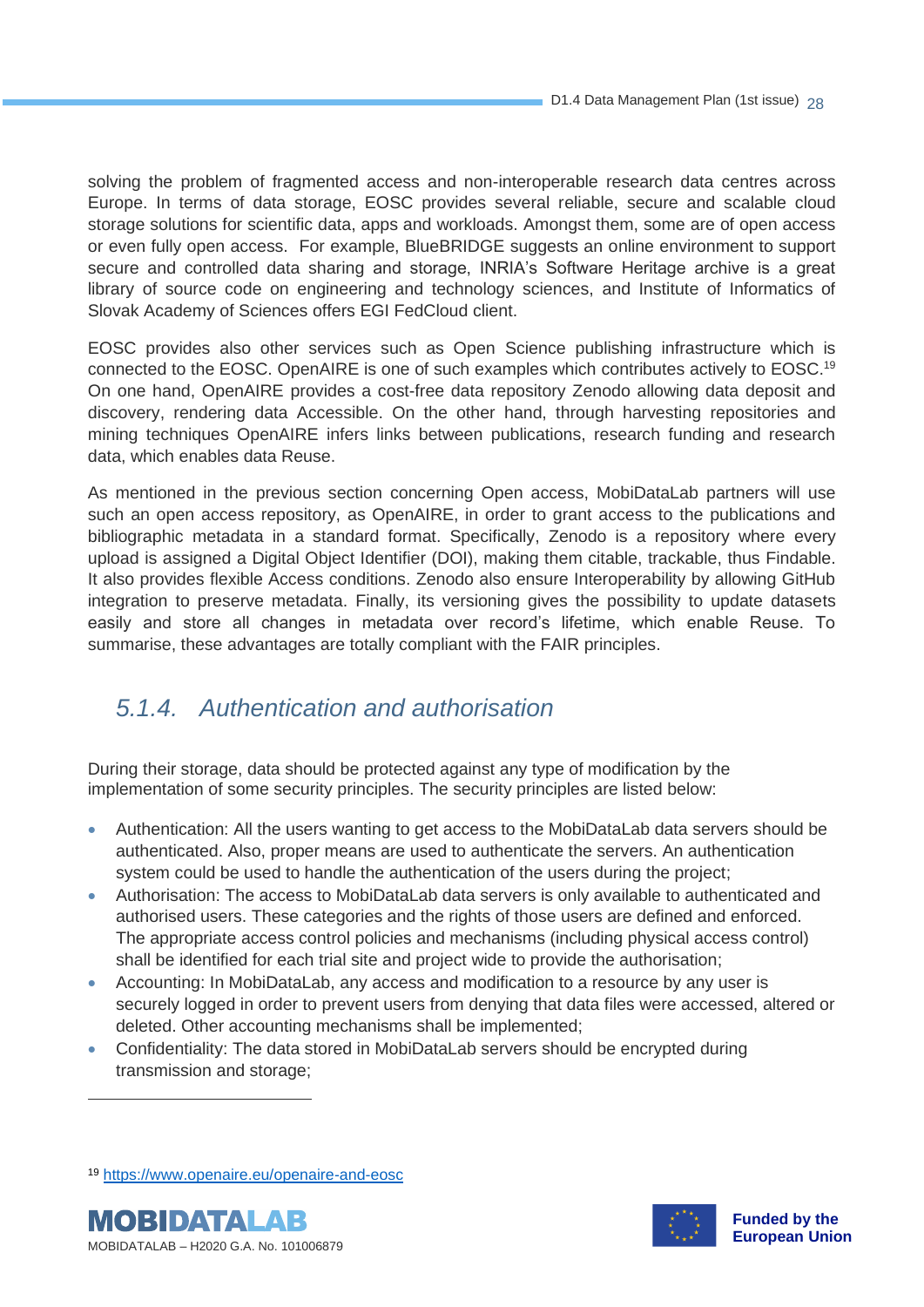- Communication Security: Access to MobiDataLab servers should be done through encrypted communication channels such as HTTPS and IPsec;
- Data Integrity: The data collected during MobiDataLab should be protected from malicious and accidental modifications by any users during their transmission or their storage. Cryptographic mechanisms such as hash functions and digital signatures shall be used;
- Availability: This security principle assures that the MobiDataLab servers should be available for MobiDataLab users during the defined interval of service. Also, regular backups of the data should be made. Therefore, mechanisms to cope with the charge and DoS attacks should be implemented.

#### 5.2. Data qualification and curation

#### <span id="page-28-0"></span>*5.2.1. Data protection*

Securing stored digital data involves preventing unauthorised people from accessing it as well as preventing accidental or intentional destruction, infection or corruption of information. While data encryption is a popular mechanism, it is just one of many techniques and technologies that can be used to implement a tiered data-security strategy. Steps to secure data involve understanding applicable threats, aligning appropriate layers of defence and continual monitoring of activity logs taking action as needed. This means that a multi-tier approach needs to be adopted from all the partners.

The proper method of storage and the appropriate community along with levels of access for privileged users are important considerations for comprehensive protection. Improperly stored information along with overly permissive accounts are a centralised theme in many high-profile breaches. Partners within MobiDataLab will follow a specific set of guidelines to comply with the project's main requirement for storage of digital data. These are:

- Data availability must be guaranteed;
- Confidential data must be stored using access protection;
- Strictly confidential information must only be stored in an encrypted mode;
- Confidential data must not be stored in online services that are not approved by the MobiDataLab consortium;
- Any exception from this measure must explicitly be approved;
- <span id="page-28-1"></span>• Modifications to data with high integrity requirements must be documented and approved by the partners.

#### *5.2.2. Data qualification*

The aim of the data qualification is to clarify and thoroughly document the semantic of the data. This facilitates subsequent data analysis. If there is an original data documentation, it typically focuses on what is of interest to the management or the auditors. Yet, data qualification allows to explore the semantics of the data in details, which then updates or specify this documentation.





**Funded by the European Union**

MOBIDATALAB – H2020 G.A. No. 101006879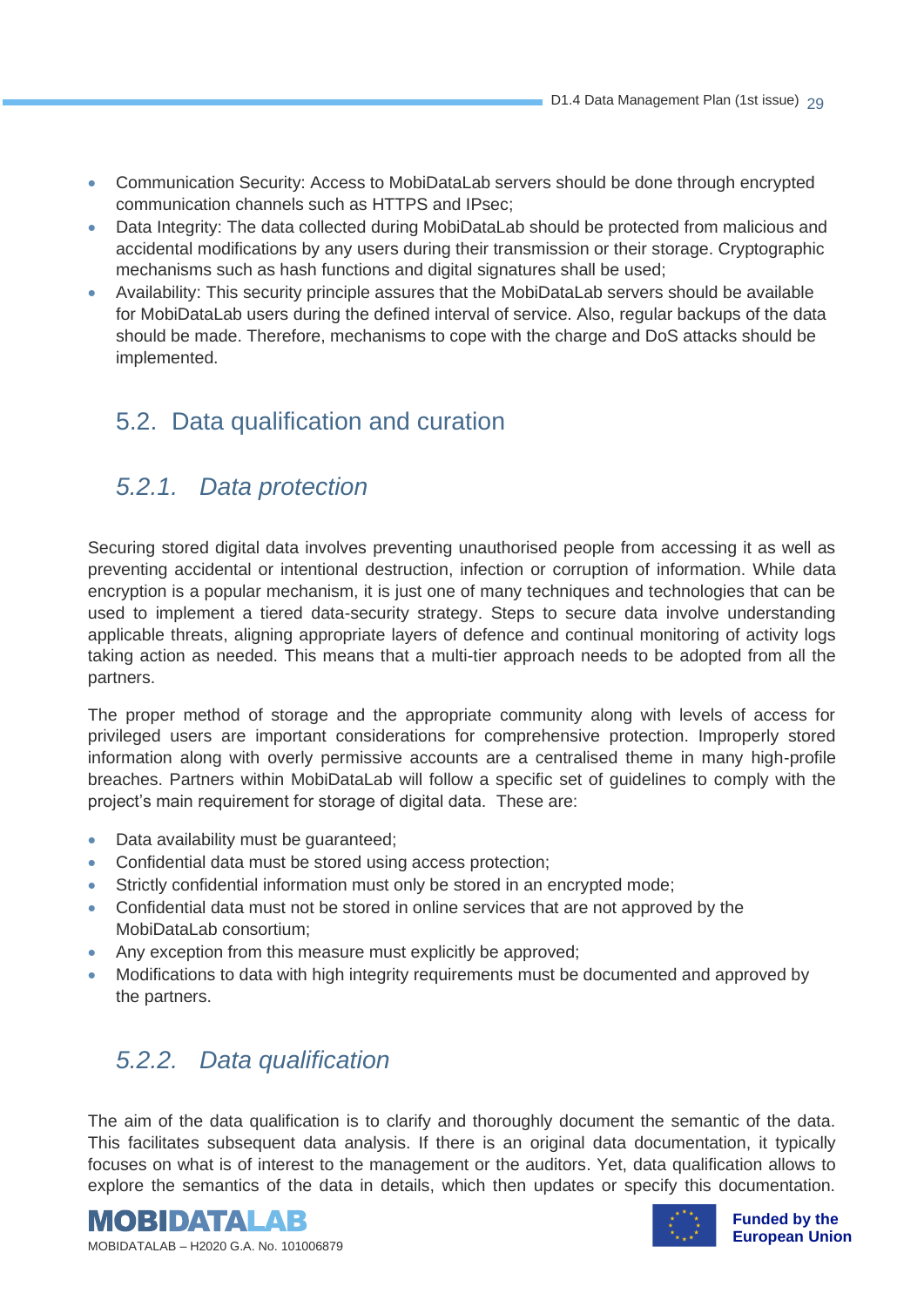Indeed, data qualification allows to understand and reveal the gap between the perceived semantic of current data analysers and the true and underlying semantic of the data.

Data are dynamic and require constant maintenance. Data qualification should thus be constantly carried out, so as to keep data up-to-date, valid, accurate and reliable. In order to operate data qualification, additional computation is needed to implement rules for different processes of data verification, validation, approvals and rejection. This generates metadata. Although qualifying data necessitates additional resources and efforts, better qualified data deliver higher quality and consistency which help to make decisions and clarify the direction of further research.

### **6. Conclusion**

This Data Management Plan V1 gives a first overview of the data processed in MobiDataLab and describes the data categories of the project, providing information on their management and on the implementation of the FAIR principles in the project. MobiDataLab will be committed to the principles of the H2020 Open Research Data Pilot, and therefore the guidelines associated with open access have been described, with the aim to ensure that the project's outputs will be openly available to the research community.

*Towards the Data Management Plan V2:* It is important to note that the Data Management Plan is a living document and will be constantly updated until the end of the MobiDataLab project. The present document is the first version of the Data Management Plan, and in the next version (D1.5, 2nd issue), more details will be provided, especially regarding the description of shared datasets, and corresponding standards and methodologies. A great consideration will be given to mobility datasets to be shared in the course of the Living and Virtual Labs (WP5) and for which we do not yet have sufficient information at this stage of the project. Indeed, MobiDataLab being a project about mobility data sharing, a particular attention obviously needs to be paid to mobility datasets. Mobility data categories will be defined, relying on standardisation works from initiatives like Transmodel, for example, by making distinctions between transport offer data (whether they are dynamic, i.e. real-time, or static) and customer usage data. These different categories of data require different treatments and the definition by the project of an appropriate methodology (for example anonymisation of personal traveller data). In the same way, the data from our reference group of stakeholders (local authorities, public transport operators, stakeholders, etc.) will be detailed, and their specificities duly described.